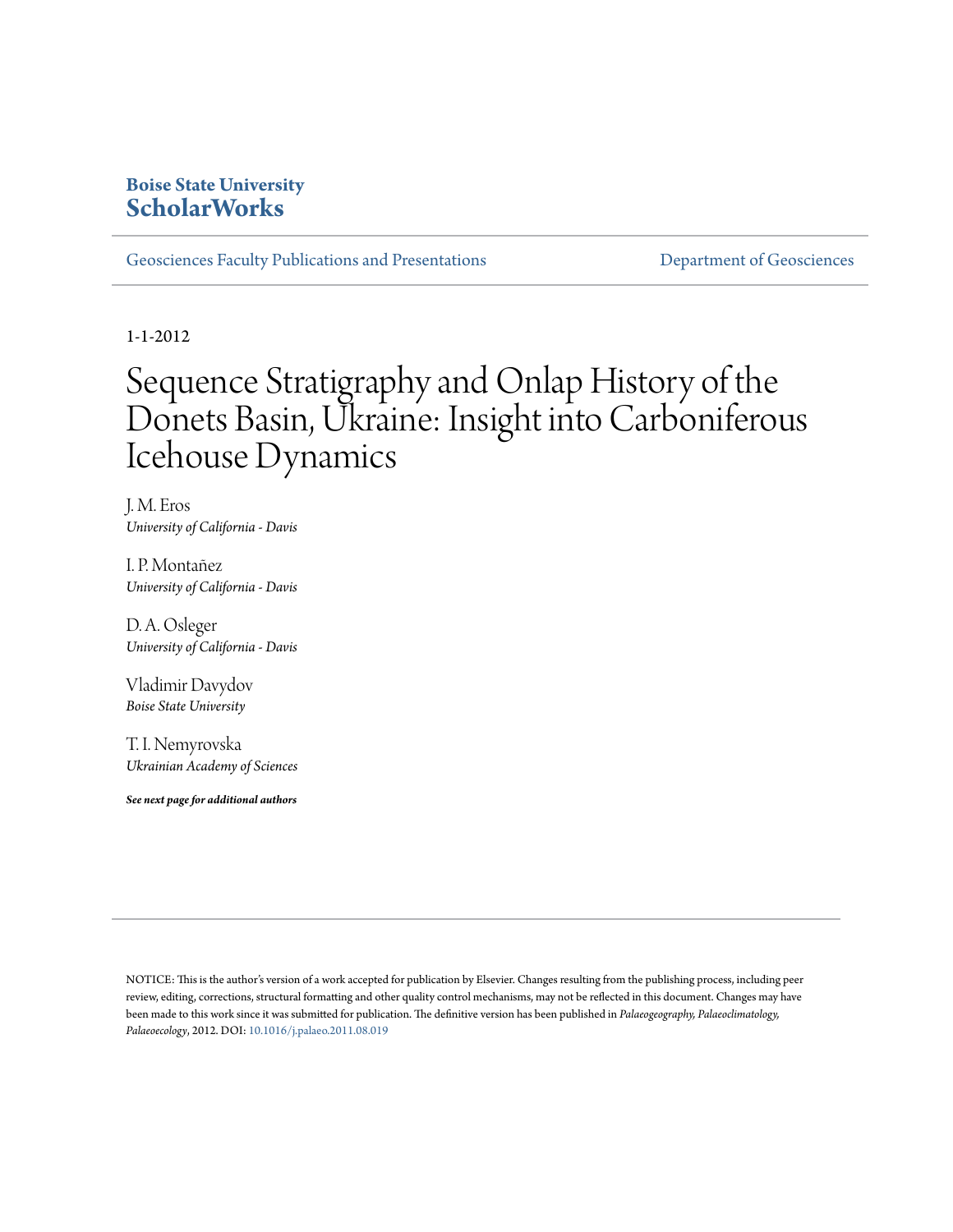# **Authors**

J. M. Eros, I. P. Montañez, D. A. Osleger, Vladimir Davydov, T. I. Nemyrovska, V. I. Poletaev, and M. V. Zhykalyak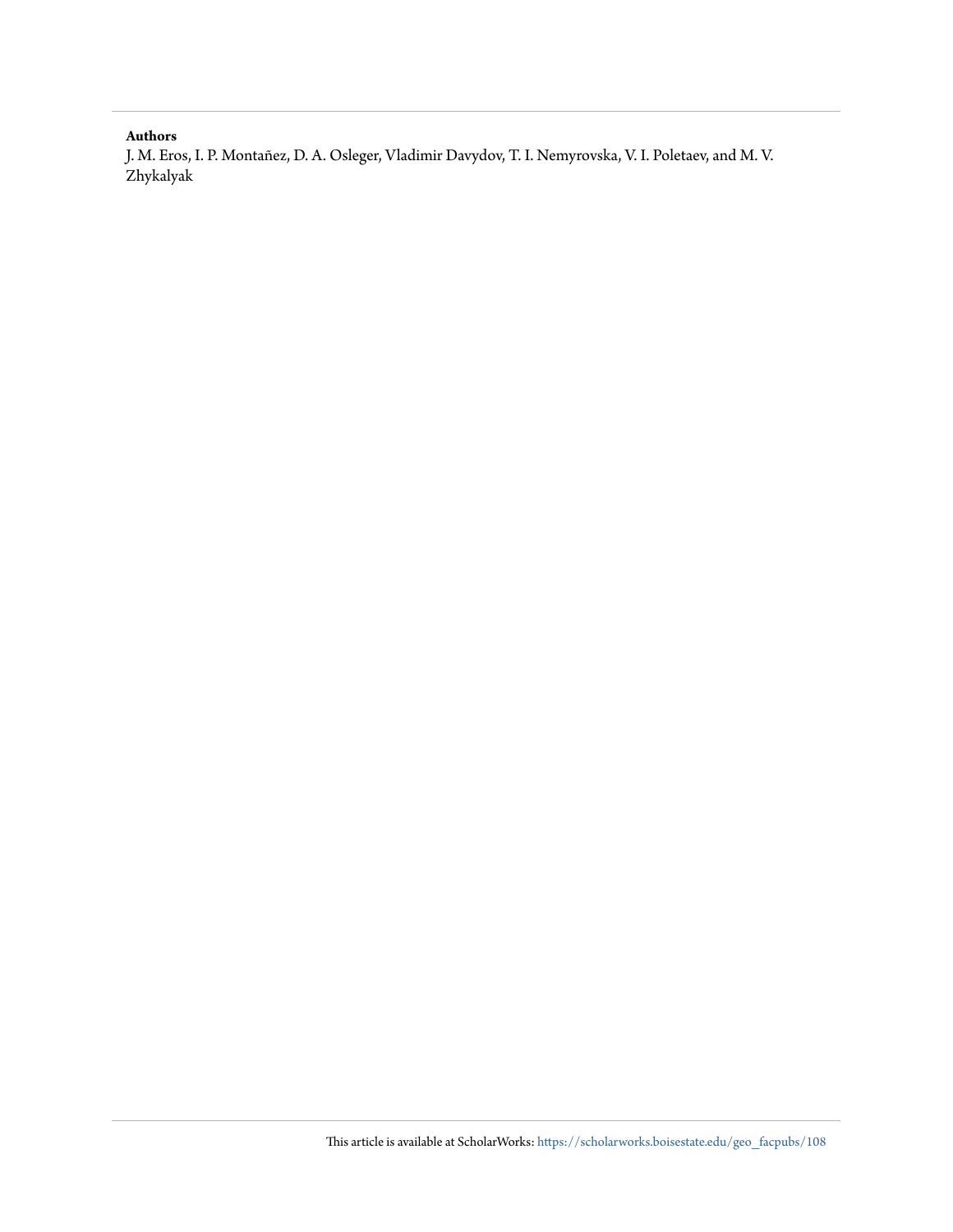made to this work since it was submitted for publication. The definitive version has been published in *Palaeogeography, Palaeoclimatology, Palaeocclogy*, 2012. NOTICE: This is the author's version of a work accepted for publication by Elsevier. Changes resulting from the publishing process, including peer review, editing, corrections, structural formatting and other quality control mechanisms, may not be reflected in this document. Changes may have been *Palaeoecology*, 2012. DOI: 10.1016/j.palaeo.2011.08.019

# **Sequence Stratigraphy and Onlap History of the Donets Basin, Ukraine: Insight into Carboniferous Icehouse Dynamics**

**J. M. Eros, I. P. Montañez, and D. A. Osleger** University of California

> **Vladimir I. Davydov** Boise State University

**T. I. Nemyrovska and V. I. Poletaev** Ukrainian Academy of Sciences

**M. V. Zhykalyak** Donetsk State Regional Geological Survey

# **Abstract**

The degree to which Permo-Carboniferous cyclothemic successions archive evidence for longterm variations in ice volume during the Late Paleozoic Ice Age is insufficiently resolved. Here we develop the sequence stratigraphy and onlap-offlap history for a 33-my interval of the Carboniferous using the U-Pb calibrated succession of the Donets Basin, Ukraine, in order to assess the relationship between sea-level, high-latitude changes in glacial extent, and climate. Integrated subsurface and outcrop data permit meter-scale correlation of 242 biostratigraphically constrained limestones and coals, and in turn individual cyclothems, across  $\sim$  250 km of the Donets Basin. Rapid uniform subsidence and basinwide continuity of marker beds indicate Pennsylvanian deposition under relatively stable tectonic conditions. Three scales of sequences (avg. durations of  $\sim$ 140 ky,  $\sim$ 480 ky and 1.6 my) are recognized on the basis of stratigraphic stacking patterns and basinwide architecture of marine to terrestrial facies assemblages.

The hierarchy of sequences and the geographic and stratigraphic positions of shifts in base-level sensitive facies across the Donets ramp permit the construction of an onlap-offlap history at a sub-400 ky scale. Major sea-level lowstands occur across the mid-Carboniferous boundary and during the early Moscovian. These lowstands coincide with glacial maxima inferred from highlatitude glacigenic deposits. The middle to late Pennsylvanian is characterized by a stepwise onlap, culminating in an earliest Gzhelian highstand, suggesting contraction of Carboniferous ice sheets prior to the initiation of Early Permian glaciation.

The stratigraphic position of climate sensitive facies within individual Donets cyclothems indicates a turnover from seasonal sub-humid or semi-arid climate to everwet conditions during the late lowstand and maximum ice sheet accumulation. Comparison of the stratigraphic and aerial distribution of coals and evaporites in the Donets Basin with the onlap-offlap history further indicates everwet conditions during lowstands and inferred glacial maxima and drier climate during onlap and inferred ice sheet contraction at the intermediate  $(-0.8 \text{ to } 1.6 \text{ m})$  and long  $(10^6 \text{ yr})$  time-scales. Taken together, the relationship between inferred climate and glacioeustasy suggests a likely teleconnection between high-latitude ice sheet behavior and low-latitude atmospheric dynamics.

**Keywords:** Donets Basin, cyclothems, sequences, Carboniferous sea level, glacioeustasy, Carboniferous paleoclimate orbital forcing

#### **1. Introduction**

Cyclothemic successions, which characterize low- to mid-latitude Permo-Carboniferous successions globally, have long been considered archives of glacioeustasy driven by the waxing and waning of continental ice sheets in highlatitude Gondwana (e.g., Wanless and Shepard, 1936; Heckel, 1977; Algeo and Wilkinson, 1988). The magnitude of these high-frequency ( $10^5$  years) glacioeustatic fluctuations was inferred to be between 50 and >120 meters based on stratigraphic (e.g., Heckel, 1986) and stratal relationships (e.g., Soreghan and Giles, 1999) as well as geochemical proxy records (e.g., Joachimski et al., 2006), suggesting the existence of geographically extensive and long-lived ice sheets throughout the Late Paleozoic Ice Age (LPIA). Recently, studies of chronostratigraphically well-constrained glacigenic deposits in high-latitude successions and interbedded non-glacigenic facies have revealed evidence for a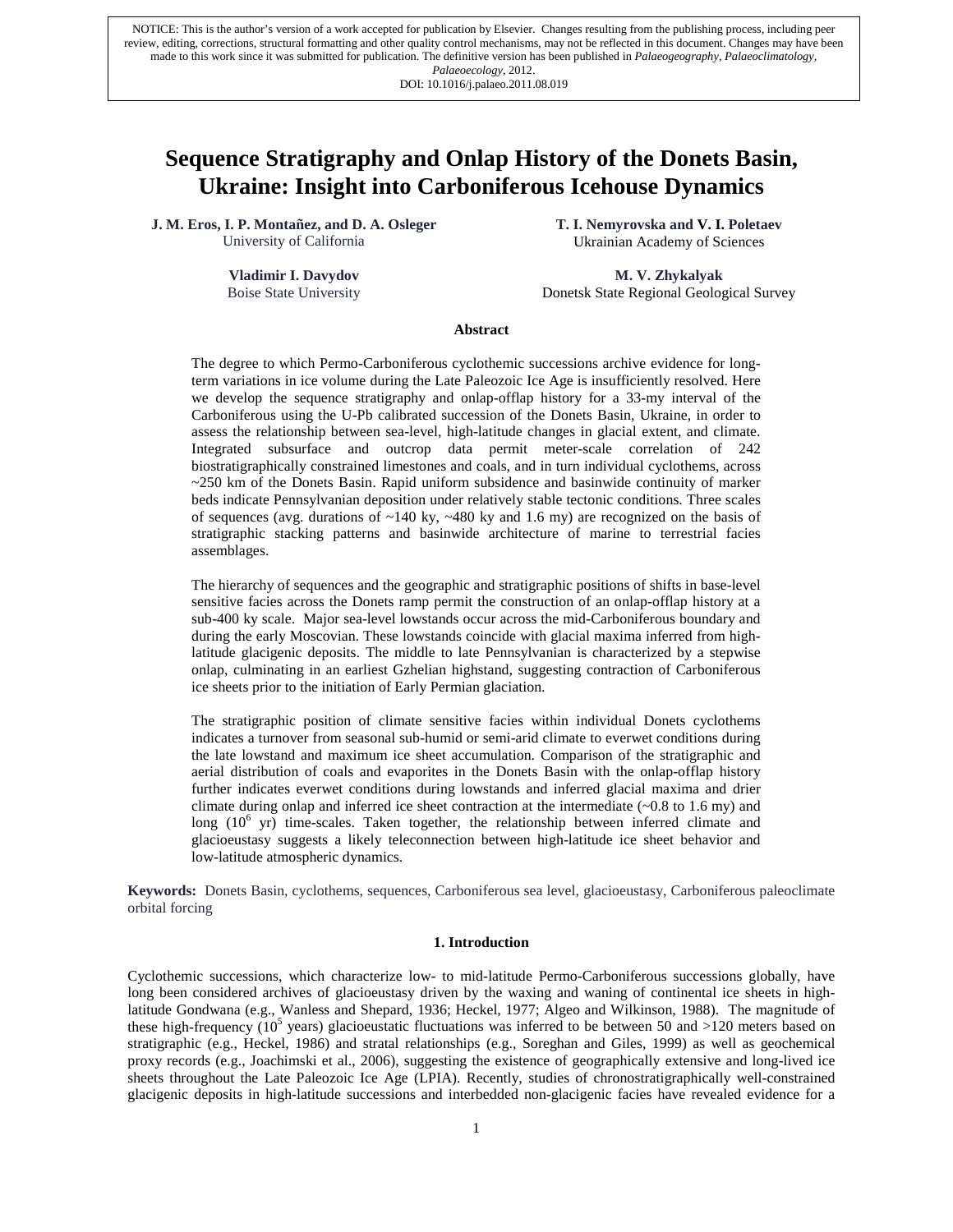climatically more dynamic ice age, one that consisted of a series of discrete (1 to 8 my) glaciations separated by glacial minima or possibly non-glaciated intervals of comparable duration (Isbell et al. 2003; 2008; Fielding et al. 2008; 2010; Gulbranson et al., 2010).

The presence of multiple ice sheets that waxed and waned variably, and perhaps asynchronously, should be archived in Permo-Carboniferous cyclothemic successions given their stratigraphic sensitivity to sea-level changes that would have recorded, in part, the sum of changes in ice volume globally at any given time. Indeed, a few studies of paleotropical cyclothemic successions (Feldman et al., 2005; Fischbein et al., 2009; Bishop et al., 2010; studies summarized in Rygel et al., 2008) provide independent stratigraphic evidence for periods of diminished magnitudes  $30 \text{ m}$  of short -term glacioeustatic fluctuations and by inference, changes in the extent and rates of growth and decay of continental ice sheets. Moreover, recent climate simulations of the LPIA reveal the high sensitivity of ice sheet size to orbital forcing and *p*CO<sub>2</sub>, suggesting that magnitudes of Permo-Carboniferous glacioeustasy might be expected to have been quite variable (Horton et al., 2007; Horton and Poulsen, 2009). At present, however, the degree to which the tempo and magnitude of glacioeustatic fluctuations evolved throughout the LPIA remains insufficiently resolved.

The cyclothemic succession in the Donets Basin, Ukraine, records near continuous paralic sedimentation in the eastern Pangaean paleotropics throughout the Carboniferous and earliest Permian. Biostratigraphically dated limestones and coals provide laterally extensive marker beds that tightly constrain correlations at the meter-scale across up to 250 km of the basin. In turn, base-level sensitive facies within correlated cyclothems permit the construction of an onlap-offlap curve for a 33-my interval of the Carboniferous of the Donets Basin. In this paper we argue for a eustatic origin for the onlap-offlap history based on a cyclothem-scale correlation of the Donets and Midcontinent successions and reconstruction of a relatively uniform accommodation history for the Donets Basin. Comparison of the onlap-offap curve to high-latitude glacigenic records suggests changes in ice volume as a driver of inferred Pennsylvanian lowstands and highstands. The temporal relationship of the distribution of climate-sensitive facies in the Donets succession to onlap-offlap events and inferred ice volume changes suggests a mechanistic linkage between Pangaean tropical continental climate, ice sheet extent and relative sea level.

# **2. Geological Setting & Chronostratigraphy**

The Donets Basin is part of the northwest-southeast trending Dnieper-Donets intracratonic rift basin (~200 km wide by 700 km long) that formed in the southwestern part of the Eastern European Craton during the Devonian through Carboniferous due to underlying plume activity or to back-arc extension-related subduction along the southern margin of the basin (Fig. 1; Stephenson et al., 2001; 2006; McCann et al., 2003). Thermal post-rift subsidence during the late Mississippian through Pennsylvanian permitted the accumulation of an up to 14 km sedimentary wedge (Stephenson et al., 2006; Sachsenhofer et al., in press). Subsidence slowed significantly in the Early Permian (Fig. 2) and the southeastern part of the basin was tectonically inverted in the late Paleozoic and Mesozoic (Saintot et al., 2003; Stephenson et al., 2006). Notably, the sub-parallel trends in both up-dip and down-dip locations on the Donets longterm accumulation curves (Fig. 2) indicate that depositional rates for the late Mississippian through Pennsylvanian were relatively rapid and regionally uniform throughout the study area.

Fluvio-deltaic and nearshore-marine mixed carbonate-siliciclastic sediments were deposited on the Donets ramp, which steepened distally over several hundred km into the Uralian seaway and Peri-Caspian Basin of the northern Tethys Ocean (Alexseev et al., 1996). A low depositional slope  $\ll 1^{\circ}$  is indicated by the basinwide extent of many marine limestones and the widespread and uniform stratigraphic distribution of deltaic deposits, including coal, across much of the basin. The Donets study area remained in the eastern Pangaean tropics through the Permo-Carboniferous (Fig. 1C; Dercourt et al., 2000; Blakey, 2008).

# **2.1 Chronostratigraphic Framework**

The Carboniferous through lowermost Permian Donets succession was formally divided into formations (designated by capital letters A through S) on the basis of biostratigraphically constrained marine limestones (Tschernyshev and Lutugin, 1897; Lutugin and Stepanov, 1913; Lebedev, 1924). The Carboniferous limestone marker beds (n = 242), as well as numerous coal beds, were correlated over hundreds of km of the Dnieper-Donets aulacogen (Zhemchuzhnikov et al., 1959, 1960, Brazhmikova et al., 1967; Aizenverg, et al., 1975; Einor et al., 1979; Makarov, 1982, 1985; Alexseev et al., 1996), providing an exceptional framework of time lines for sequence stratigraphic analysis.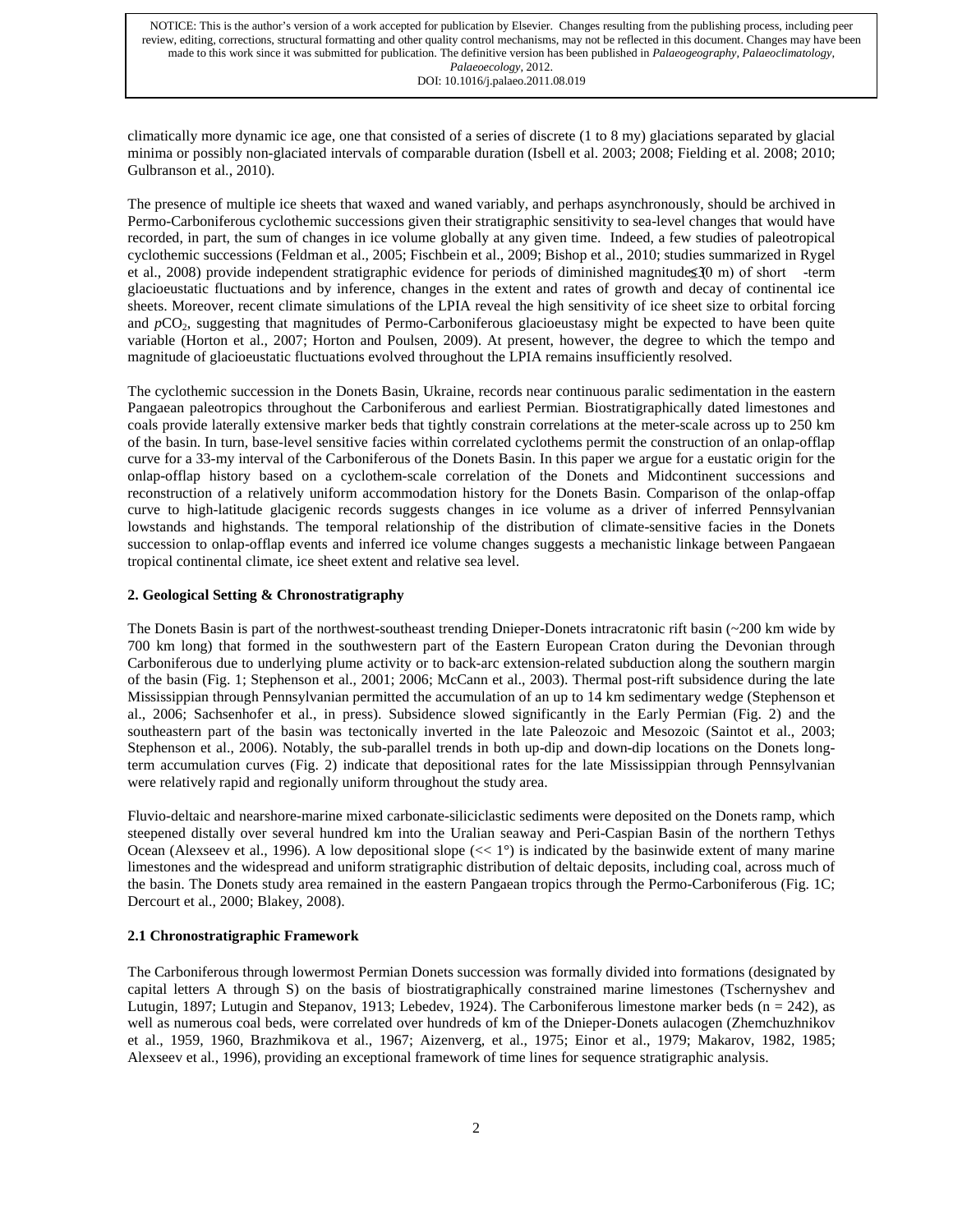Biostratigraphic control in the Donets Basin is based primarily on conodonts, foraminifera, ammonoids, and brachiopods (Brazhnikova et al., 1967; Popov, 1979; Davydov, 1990; Nemyrovska, 1999; Nemyrovska et al., 1999; Vdovenko, 2001; Fohrer et al., 2007). Fossil plants and miospores are used for correlation to terrestrial-dominated successions (Fisunenko, 2000; Inosova et al., 1976; Shchegolev, 1975; Shchegolev and Kozitskaya, 1984). Foraminifera and conodonts provide average zone durations of 1.5 to 2 my, whereas less common ammonoids define zones of 2 to 5 my duration. Donets Basin fauna are correlated to stratotype sections in Europe, the Moscow Basin, and the Urals (Aizenverg, 1979, Aizenverg et al., 1983; Vdovenko et al., 1990; Nemyrovska, 1999; Ramezani et al., 2007; Fohrer et al., 2007) as well as the U.S. Midcontinent succession (Heckel et al., 2007). High-precision, ID-TIMS U-Pb ages  $(n=12)$  with  $+/-100$  ky resolution on zircons extracted from tonsteins (Davydov et al., 2010) further constrain the chronostratigraphic framework (Fig. 2).

#### **3. Methodology**

Twenty-seven outcrop sections of Serpukhovian through Gzhelian strata (totaling ~4 km thickness) were measured and described on a dm-scale. We used core logs ( $n=206$ ) for 78 drill sites (totaling  $>12$  km thickness), distributed over an ~150 x 200 km area of the Donets Basin, that were provided by the Artemovsk Regional Geological Survey (Fig. 3). Previously described core logs (Makarov, 1982; 1985; Poletaev et al., 1991; Nemyroska, 1999; Zhykalyak, unpublished data) were translated from Russian and correlated with select outcrop sections in order to calibrate lithofacies descriptions (Fig. 4). Lithofacies were identified using outcrop sections, subsurface mine observations, and core samples and logs, and were refined by petrographic analysis of  $\sim 200$  thin sections. Correlations between core logs and outcrop sections and descriptions of regional lithofacies patterns were made using all available biostratigraphy and regionally recognized marker beds (Aizenverg, 1979, Maystrenko et al, 2003). These regionally correlatable marker beds are named in stratigraphic sequence using capitalized Latin letters with consecutive Arabic numeral suffixes (e.g. M1, M2). Marker beds that were designated subsequently are assigned an additional Arabic numeric suffix (e.g., M1-1) and overlie the bed with the simpler name (e.g. M1-1 is above M1). Widespread coal beds are designated with lower case letters (e.g. m1, m2-1). The detailed outcrop maps of Makarov (1982, 1985) were used to project core logs along strike (avg. distance of 7 km) into a dip-oriented transect parallel to the NW-SE trending Donets fold-belt (Fig. 3). Diporiented cross sections were constructed for each formation (e.g., K, L, M limestone series), with the youngest marker limestone used as the upper datum.

Named limestones and major coals, considered to be near-isochronous based on high-resolution biostratigraphy (Poletaev et al., 1991), were used as chronostratigraphic datums. U-Pb dates provide absolute ages for certain marker bed time-lines. Time-constrained genetic units exist at multiple scales, from the decameter scale of cyclothems to larger units spanning hundreds of meters and permit a detailed chronology of Carboniferous deposition. Chronostratigraphic diagrams were constructed by placing core and field data in a time-distance framework as determined by their chronologic ages and their cross-sectional position following the methodologies of Wheeler (1959) and Galloway (1989). Construction of onlap-offlap curves is described in detail in the relevant section.

# **4. Facies Assemblages**

Three facies assemblages are defined on the basis of their inferred position along a landward-to-seaward transect in the Donets Basin (Table 1). In general, the marine facies assemblage records the deepest water conditions and the influence of a highly productive, tropical marine ecology. Delta-top facies were deposited across a diverse mosaic of broadly contemporaneous environments in a deltaic system, including nearshore marine and freshwater swamp environments. Fluvial facies in the study area record progradational river systems and associated floodplain deposits lateral to channels. Siliciclastics dominate (93%) the Donets succession with a minor (<7%) component of carbonates and evaporites.

# **4.1 Marine facies assemblage**

Laminated marls and intercalated organic-rich siliciclastic mudstones and siltstones are common in the Donets Basin (Table 1). Marls are subtly bioturbated and contain rare echinoid and brachiopod fragments. Fissile mudstones and siltstones (Fig. 5A) contain *goniatite* ammonoids, conodonts and brachiopods, commonly preserved in calcareous or sideritic nodules.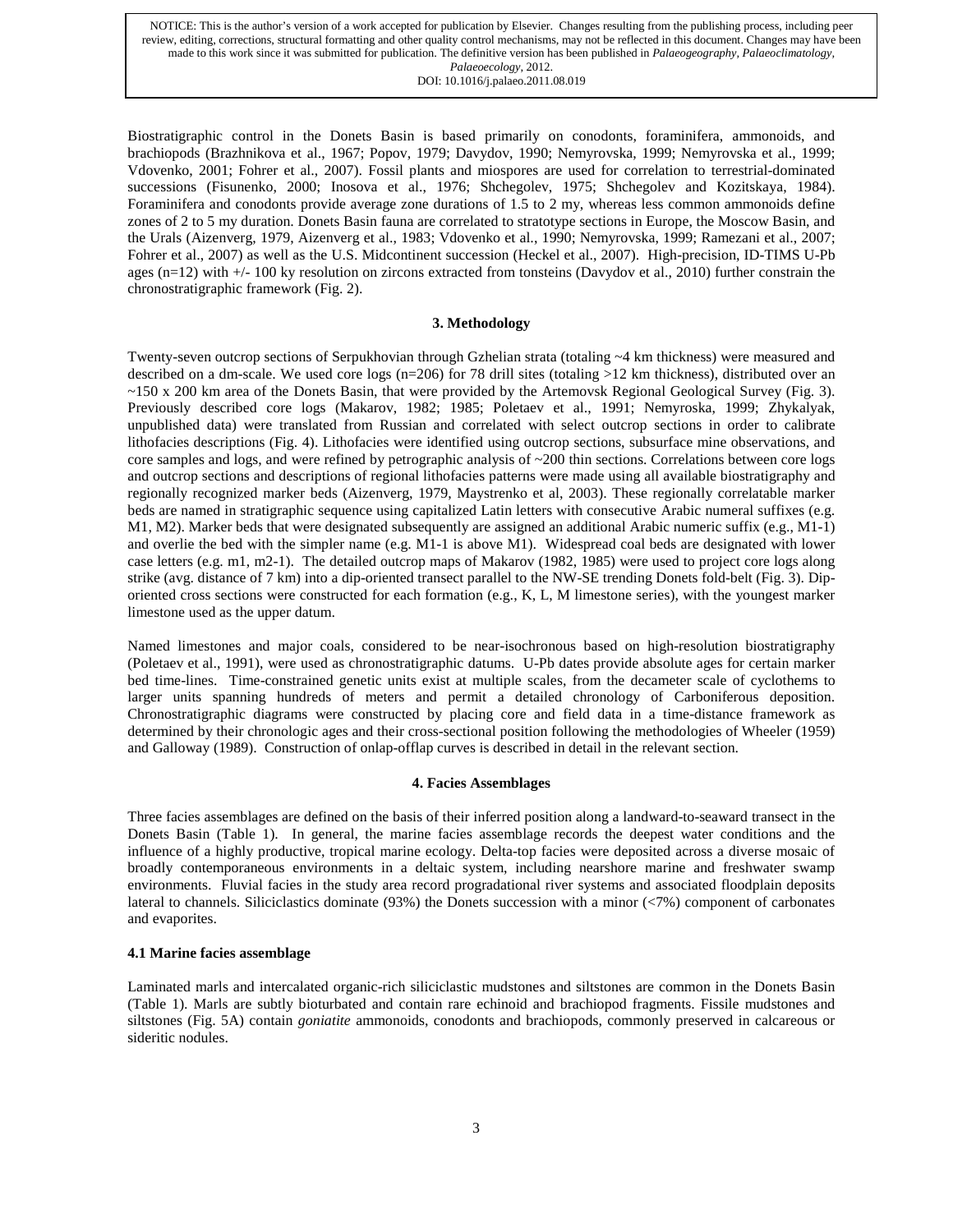Associated marine limestones range from nodular-bedded, silty skeletal wackestones with *Zoophycos* (Fig. 5B) to thick-bedded to massive crinoidal grainstones and rudstones. Microbial bioherms and laminated algal biostromes, with a diversity of heterozoan fauna, occur within some limestones. Typically, limestones (5 cm to 10 m thick) can be traced hundreds of km based on their conodont and fusulinid biostratigraphy. Fossiliferous, cross-bedded calcareous siltstones and sandstones may occur within thick carbonate intervals.

Planar tabular cross-bedded and fine-grained quartz-rich sandstones (Table 1) occur stratigraphically between coarsegrained fluvial sandstones and overlying marine limestones (e.g., O4-6u on Fig. 4). These well-sorted sandstones contain rare crinoid ossicles and have non-erosive bases (Fig. 5C). Fine-grained quartzitic sandstones are ripplelaminated, flaser-, lenticular- and wavy-bedded, and contain micaceous and carbonaceous partings and abundant fossil plant matter.

# *4.1.1 Interpretation*

Organic-rich, poorly fossiliferous marls and interbedded fossil-rich fissile mudstones were deposited below storm wave-base and manifest the deepest water deposition in the region. The dominance of parallel lamination indicates quiet water conditions and the lack of a deeply burrowing infauna, likely far offshore or out on the distal prodelta. During transgressions these deposits migrated far up-dip on the depositional ramp.

Laterally extensive carbonate mudstones and wackestones that underlie marly siliciclastics indicate quiet, less deep waters, likely toward the deeper portions of the photic zone. Skeletal packstones and grainstones and microbial boundstones record higher energy, shallow waters updip of contemporaneous finer-grained limestones. The diversity of open-marine fossils indicates well-circulated waters and an active faunal community. Carbonate deposition ranged from above storm wave-base in distal portions of the ramp to above fairweather wave-base in more landward locales. Intercalated planar tabular cross-bedded, calcareous sandstones record episodic deposition of middle to upper shoreface sands.

Fine-grained quartzitic and micaceous sandstones exhibiting flaser, lenticular and wavy bedding predominate in basinward sections recording tidally dominated sediment transport across the delta-plain or within estuaries (Maguregui and Tyler, 1991; Dalyrample et al., 1992). In contrast, well-sorted and rounded, quartz-rich sandstones were derived from the wave- and tidal-reworking of underlying fluvial sands and record deposition in the middle to upper shoreface of barrier bars and beaches.

# **4.2 Delta-top facies assemblage**

This facies assemblage consists of organic-rich fine-grained siliciclastics, coals, and subordinate limestones (Table 1). Siliciclastic mudstones with interbedded siltstones and fine-grained sandstones predominate and display a wide range of sedimentary structures from mm-scale laminations in mudstones (Fig. 5D) to cross-bedded silty sandstones exhibiting climbing and current ripples. Discrete plant fossils (including lycopsids and *Calamites*) and thin coaly partings are common. Thin, lenticular-bedded impure carbonates occur interbedded with siliciclastic mudstones and siltstones (Fig. 4; Table 1). Coals (up to 3 m), which are interbedded with other facies of the delta top assemblage, commonly overlie paleosols and form regional marker beds that are laterally traceable over several tens to hundreds of km. Evaporites occur in uppermost Pennsylvanian delta-top deposits.

# *4.2.1 Interpretation*

This facies assemblage represents a mosaic of broadly contemporaneous delta-top environments (Fielding, 1984; Bhattacharya and Walker, 1992). Fine-grained siliciclastics accumulated across the upper and lower delta plain, as well as within estuarine and alluvial plain environments (Wright, 1985; Emery and Myers, 1996). Planar-bedded siltstones and associated impure limestones likely formed in quiet waters that occupied depressions on the delta top. Widespread and abundant coals are interpreted to be saturated, organic-rich soils (Histosols) of peat-forming mires that developed from the Visean through Kasimovian.

Stratigraphically juxtaposed facies of the delta-top assemblage record active migration of deltaic environments that reflect changes in accommodation as well as autogenic processes such as fluvial avulsion and delta-lobe switching (Allen and Mercier, 1988, Riegel, 1991). The lateral continuity of these deltaic deposits, including over 300 coals that can be traced throughout the study region (Sachsenhofer et al., 2003), indicates the broad lateral extent of Donets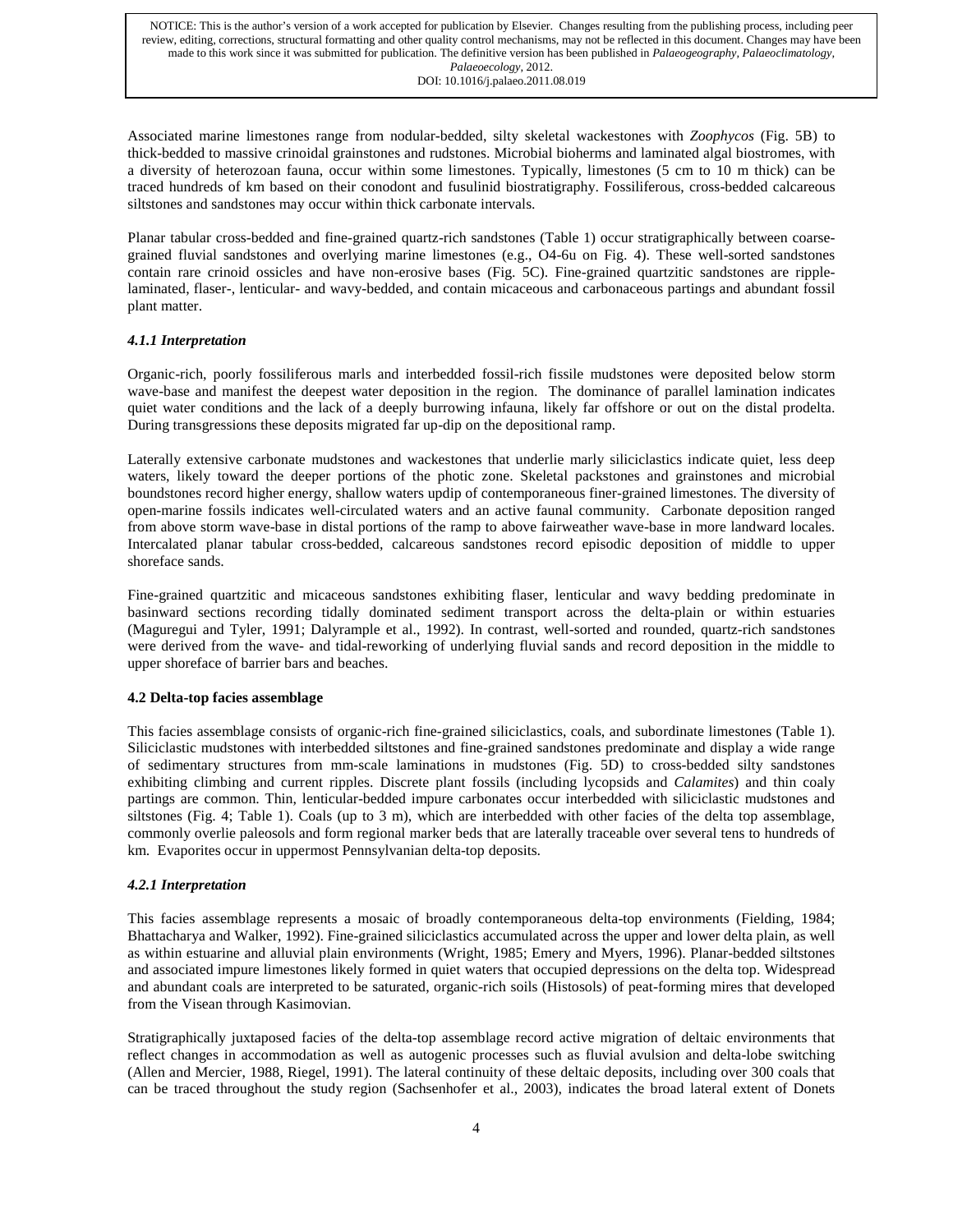deltaic environments, including the peat-forming mires (Aizenverg, 1979). Of these coals, more than fifty in the Serpukhovian through Moscovian interval are mined commercially.

In the Donets Basin, coal deposition decreased after the middle Pennsylvanian with the onset of evaporite deposition in the late-middle Pennsylvanian and into the Permian. The interbedding of evaporites with other facies of the delta-top assemblage suggests precipitation within saline lakes and restricted lagoons dispersed across the delta top, likely within proximity to the shoreline (Ortí-Cabo et al., 1984; McCann, 1998). Episodic replenishment of marine waters must have occurred multiple times given the thick accumulation of many individual evaporite beds.

# **4.3 Terrigenous facies assemblage**

This facies assemblage includes trough cross-bedded sandstones, pebble conglomerates, and paleosols (Table 1). Some multi-story (tens of m thick), trough cross-bedded sandstones with scoured erosional bases are informally named (e.g. Meffert and Tabacco Sandstones, E marker-bed group) given their lateral continuity and thickness. Poorly to moderately well-sorted lithic arenites and arkoses exhibit trough cross-stratification with rare low relief dune stratification. Finer-grained sandstones and minor siltstones are intercalated with the lithic arenites and arkosic sandstones (Fig. 5E). Trough cross-bedded pebble conglomerates, with a fine to medium-grained lithic or arkosic matrix and polymict pebble- to gravel-sized clasts (Fig. 5F) occur at the bases of major sandstone units. Sandstones and pebble conglomerates contain discrete plant fossils including *Calamites* and *Sigillaria*. Stacked beds of sandstones and conglomerates, bounded by scoured erosional surfaces, commonly overlie or are interbedded with finer-grained delta-top facies. These interbedded mudstones and claystones exhibit horizonation, ped structure, slickensides, redoximorphic mottling, and carbonate and Fe-oxide accumulations (Table 1).

# *4.3.1 Interpretation:*

Sandstones of the terrigenous facies assemblage are interpreted as fluvial channel and point bar deposits and crevasse splays. Pebble conglomerates mantle erosional channel bases. Where stratigraphically positioned above finer-grained delta-top facies, they are interpreted as channels that incised delta-plain deposits during sustained falls in base level (Shanley and McCabe, 1994; Hampson et al., 1999). Multi-story channelized deposits are interpreted to record the onset of relative sea-level rise and consequent reworking of older lowstand deposits (Strong and Paola, 2008). Stacked fluvial sandstones that transition into well-sorted quartz-rich marine sandstones in seaward locations indicate reworking of fluvial sands by waves and tides during transgressive migration of the paleoshoreline.

Altered mudstones and claystones of this assemblage are interpreted as fossil soils classified as Protosols, Calcisols, Argillisols, Vertisols and calcic Vertisols (cf., Mack et al., 1993). Paleosols (0.2 to 1 m) are developed in (1) uppermost mudstones of aggrading floodplain deposits, (2) finest grained sandstones capping channelized fluvial deposits, (3) claystones underlying major coals, and 4) as thin brecciated horizons developed on limestones that show rubifaction and clay accumulation (terra rosa). Paleosols record episodes (100s to 1000s of years) of subaerial exposure and plant colonization of floodplain sediments and nearshore-marine limestones during base-level falls and coeval channel incision (Bestland et al., 1997; Marriott and Wright, 1993; Kraus, 1999). Meter-scale zones of pedogenesis can be confidently traced for up to tens of km in the subsurface (e.g., the paleosols underlying the o2-4 coal in Fig. 4).

# **5. Cyclothems and Sequence Stratigraphy of the Donets Succession**

A high-resolution history of retrogradation, aggradation and progradation was constructed for the Donets Basin given that individual marker beds and stratigraphic packages units can be correlated for hundreds of km across the depositional ramp (Aizenverg, 1979; Makarov, 1982). In the following sections (5.1 to 5.3) we define a hierarchy of genetic depositional units and infer their relationship to multiple temporal scales of onlap and offlap (section 6).

# **5.1 Cyclothems**

Deposits of the three facies assemblages form systematic stratigraphic patterns, meters to decameters thick and bounded by channelized fluvial deposits, that reflect a gradual deepening followed by shallowing of inferred water depths. These repeating stratigraphic patterns form the fundamental depositional unit of the Carboniferous: the cyclothem. Donets cyclothems range from 5 to 100 meters in thickness (most between 40-60 m) and are comparable to other Carboniferous cyclothems (e.g. Heckel, 1977, Tandon and Gibling, 1994; Olszewski and Patzkowsky, 2003). Not only are stratigraphic patterns observed in single cores or outcrop, but the laterally extensive marker beds permit the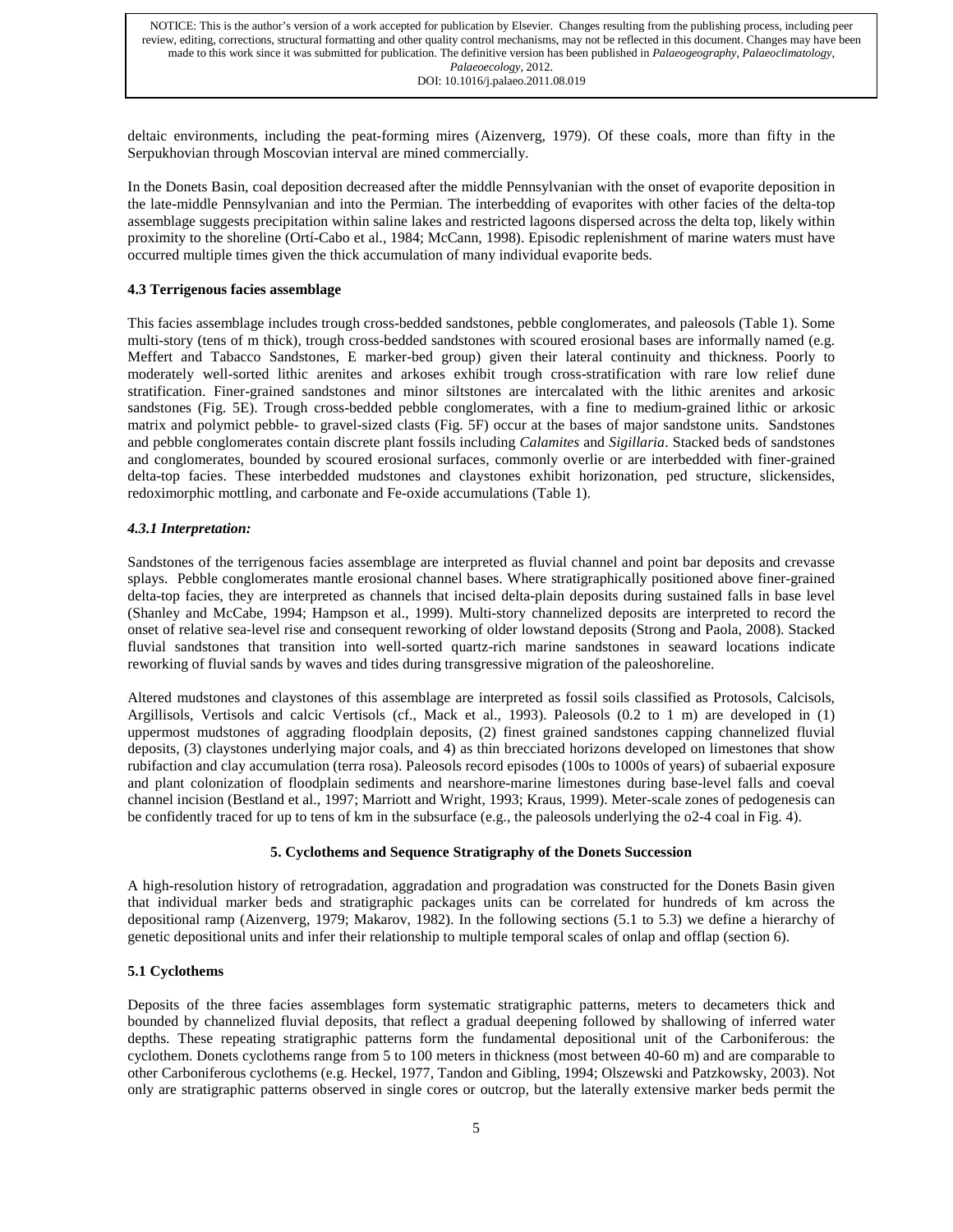up- and down-dip tracking of individual cyclothems and thus the longer term retrogradation, aggradation and progradation of depositional environments (Fig. 6).

The internal facies composition, stacking patterns, and architecture of cyclothems change through time and space, and appear to be dependent on their position in the longer-term accommodation history (Section 5.2). Three cyclothem types are defined in the Donets succession on the basis of their dominant facies assemblage and basinwide architecture.

# **5.1.1 Retrogradational cyclothems**

The marine facies assemblage dominates individual retrogradational cyclothems (avg. thickness of 40 m) and typically thickens down-dip in seaward-most cores and outcrops (Fig. 7). Terrigenous facies, in turn, are proportionally thinner. Major limestone units are typically thickest and exhibit their greatest landward extent within retrogradational cyclothems. Well-sorted, planar-tabular bedded sandstones, representing the transgressive marine reworking of older fluvial sands, are particularly well developed in retrogrational cyclothems. The thickness of delta-top and terrigenous facies is greatest up-dip and thinnest down-dip.

Stacks of retrogradational cyclothems are interpreted to reflect long-term backstepping of facies belts on the Donets ramp during phases of increased accommodation. Thin fluvial deposits in retrogradational cyclothems are constrained to up-dip regions of the ramp. Retrogradational cyclothems occur throughout the Carboniferous but tend to be most abundant in upper Visean through lower Serpukhovian and upper Moscovian through Kasimovian strata, and occur intermittently in the Bashkirian and Gzhelian stages.

# **5.1.2 Aggradational cyclothems**

Delta-top facies, including thick, laterally continuous coals that thicken slightly up-dip, dominate these cyclothems (avg. of 35 m thick) (Fig. 7). Thin fluvial sandstones at the base of these cyclothems exhibit negligible depth of incision  $(\leq 5 \text{ m})$ . Marine facies are thin and consist of mudstones and limestones that are constrained between thick packages of delta-top deposits. The predominance of delta-top facies, which exhibit relatively uniform thickness across the platform, record the consistent amounts of accommodation space across the ramp during aggradational periods, permitting the accumulation of thick delta plain deposits. Over long time spans, stacks of aggradational cyclothems are interpreted to record episodes of positive accommodation. These cyclothems occur through the Pennsylvanian succession, reflecting transitional phases between long-term episodes of retrogradation and progradation.

# **5.1.3 Progradational cyclothems**

Progradational cyclothems are dominated by the terrigenous facies assemblage, with a significant proportion of the unit composed of stacked fluvial sandstones and conglomerates (Fig. 7). Progradational cyclothems typically thicken downdip (from ~10-20 m up-dip to ~40-60 m down-dip). Erosional bases of progradational cyclothems exhibit the deepest incision (50 to 70 m; up to 125 m (e.g., below the O5-4 limestone)) with erosion typically truncating underlying deltatop deposits across the entire ramp. Two variants exist: (type 1) those with thicker marine facies and abundant coals, and (type 2) those containing thick evaporites and few coals (Fig. 7). Coal-rich progradational cyclothems are dominant in the uppermost Serpukhovian through mid-Moscovian interval, whereas evaporite-rich cyclothems occur in the upper Moscovian through Gzhelian succession. The marine facies assemblage in both types of progradational cyclothems is dominated by limestones that thicken markedly down-dip; deeper-water mudstones and marls typically are restricted to down-dip regions. Pedogenically-altered horizons are developed in delta-top facies basinwide, with multiple paleosols within individual progradational cyclothems (Fig. 7).

Stacks of progradational cyclothems record seaward migration of facies belts during prolonged episodes of decreased accommodation, as indicated by the predominance of coarse-grained fluvial deposits, the depth of channel incision, and the prevalence of stacked paleosols. The wedge-shaped nature of these cyclothems highlights the predominant down-dip locus of sedimentation. The development of marine-fed, evaporitic shallow ponds on the delta top beginning in the late Moscovian reflects increased aridification at that time. Progradational cyclothems are most common proximal to the mid-Carboniferous boundary and in the lower Moscovian, lowermost Kasimovian and upper Gzhelian intervals of the succession.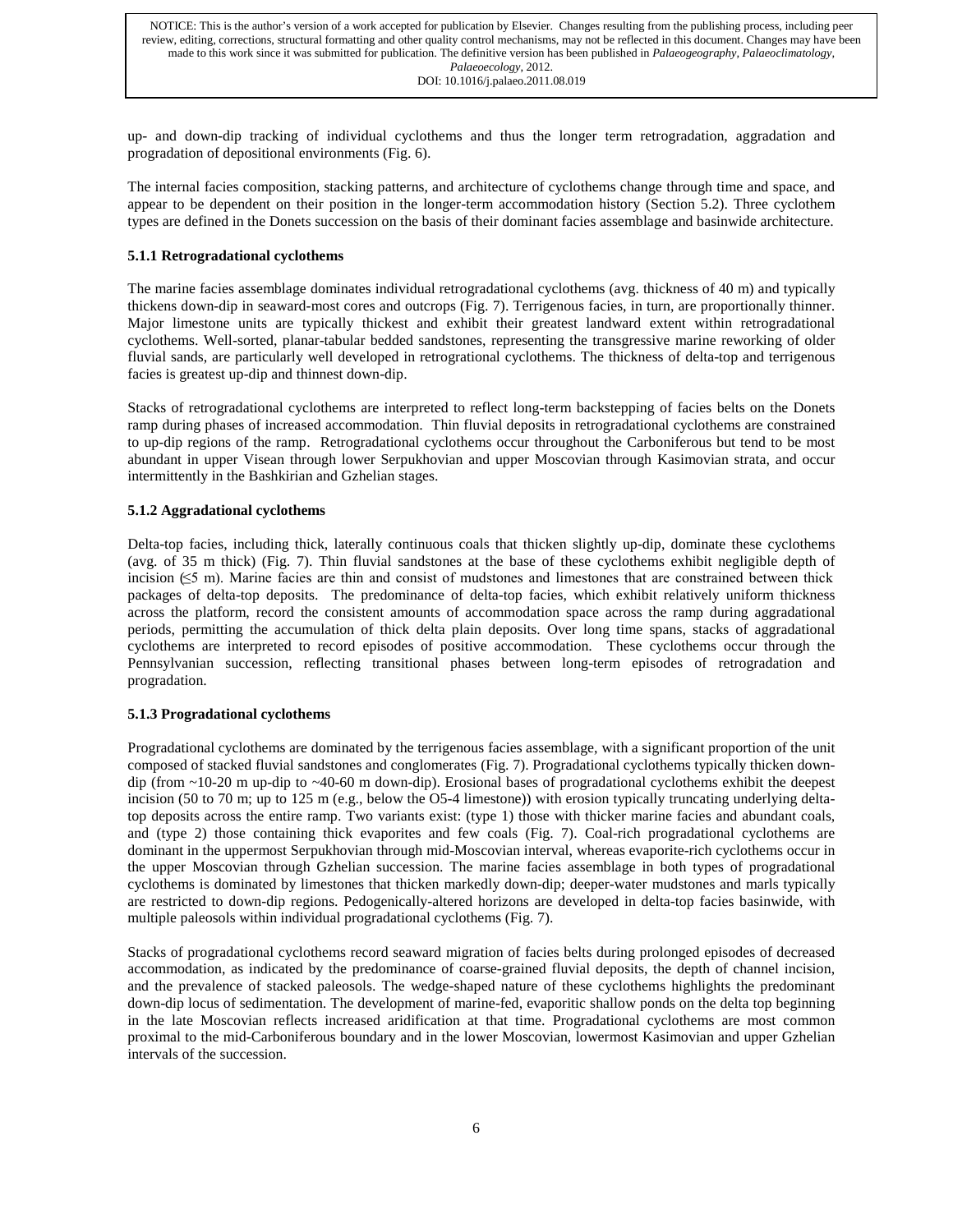# **5.2 Sequence stratigraphic model for the Donets Basin**

## *5.2.1 Cyclothem-scale (Sequences)*

Individual cyclothems preserve a genetically related set of depositional units that record a single cycle of relative sealevel change modified by variable sediment supply and regional climate. Since cyclothems are by definition bounded at the base and top by chronostratigraphically significant unconformities, we consider cyclothems to be 'sequences' (e.g., Van Wagoner et al. 1987). Sequence boundaries in the Donets record subaerial exposure as surfaces of fluvial incision and/or laterally equivalent pedogenesis, both indicative of base-level fall (Van Wagoner et al., 1988). For the uppermost Mississippian through Pennsylvanian succession in the Donets Basin, 242 sequences are recognized (labeled on Figs. 9-13).

The erosional base of multi-story fluvial sandstones was incised into underlying delta-top deposits as river systems prograded seaward when accommodation dropped to zero or became negative (Fig. 8A; *falling stage systems tract* of Hunt and Tucker, 1992). Time-equivalent, sequence-bounding paleosols are interpreted to record exposure of the delta top during sediment bypassing through incised river valleys (SB on Fig. 8A). The incision surfaces of fluvial erosional unconformities are assumed to be regionally diachronous with estimated ages bracketed by isochronous limestone or coal marker beds above and below (cf. Nummedal and Swift, 1987, Strong and Paola, 2008). Channelized fluvial sandstones and pebble conglomerates, which fill incision surfaces, evolved into stacked, multi-story sandstones as rivers avulsed and represent the *early lowstand systems tract* (Posamentier and Allen, 1999). These deposits developed as the rate of the eustatic fall approached that of subsidence (Figs. 6, black trend on 8A).

As the rate of subsidence outpaced the eustatic fall, river systems retreated landward and a broad mosaic of coastal plain environments developed across the basin (Fig. 8B). Widespread development of thick and relatively uniform packages of delta-top facies record aggradation in response to increasing accommodation provided by tectonic subsidence and sediment loading associated with high sediment supply. Planar tabular cross-bedded sandstones intercalated with deltaic deposits record the intermittent incursion of shoreface barrier bars with initial base-level rise. These sands likely restricted tidal circulation onto the delta top permitting the thick accumulation of fine deltaic siliciclastics and coals. The delta-top facies, which includes regional coals, predate the marked landward shift in facies denoting the onset of marine transgression, and are thus interpreted as the *late lowstand systems tract* (Fig. 6; black trend on Fig. 8B). This differs from previous interpretations of coals as transgressive system tract (Flint et al., 1995; Falcon-Lang et al., 2009; Falcon-Lang and DiMichelle, 2010) or highstand (Heckel, 2008; Falcon-Lang et al., 2011) deposits. Beginning in the late Moscovian, evaporitic, marine-fed hypersaline environments periodically developed in shallow ponds and lagoons on the delta top during this initial slow rise in base level and backstepping of delta-top facies belts.

The presence of thick (up to 3 m), laterally extensive coals within delta-top facies in the lower portion of Donets cyclothems (Figs. 6, 8B) requires the sustained accumulation of peat given peat-to-coal compaction ratios of between 1.2-to-2:1 (Nadon, 1998) and 10:1 (McCabe, 1984). This indicates the episodic abandonment of broad parts of the delta plain permitting the prolific formation of peat-forming mires (cf. Feldman et al., 2005). The gradually increasing accommodation of the late lowstand would have permitted the accumulation of thick packages of peat given the longterm subsidence rates of the Donets Basin (0.15 to 0.3 m/ky) and accumulation rates of modern tropical peats (0.05 to 0.25 m/ky) (cf. McCabe and Parrish, 1992). However, the formation of regionally distributed Donets coals likely required the additional influence of climate change to markedly wetter conditions (Cecil et al., 2003; DiMichele et al., 2010).

Shallow marine inundation of the coastal plain and development of a subtropical carbonate platform (Fig. 8C) occurred with the onset of eustatic rise. Slow initial rates of rise due to ice sheet hysteresis (Pollard and DeConto, 2005) would have permitted the widespread deposition of limestones throughout the Donets Basin. The lower surface of marker bed limestones that formed during this time is a reasonable approximation of a transgressive surface (TS) and marks the base of the *transgressive systems tract* **(**Fig. 6; Catuneanu et al., 2009). Carbonate sedimentation terminated as the platform was drowned and buried by marine muds, silts and marls as peak accommodation was reached (MFS of Fig. 8C). Fluvio-deltaic systems backstepped up-dip out of the study area during this phase of peak flooding. Marine marls and mudstones represent maximum flooding on the ramp. In progradational cyclothems, which typically lack marine siliciclastic facies, maximum flooding occurs in marker bed limestones.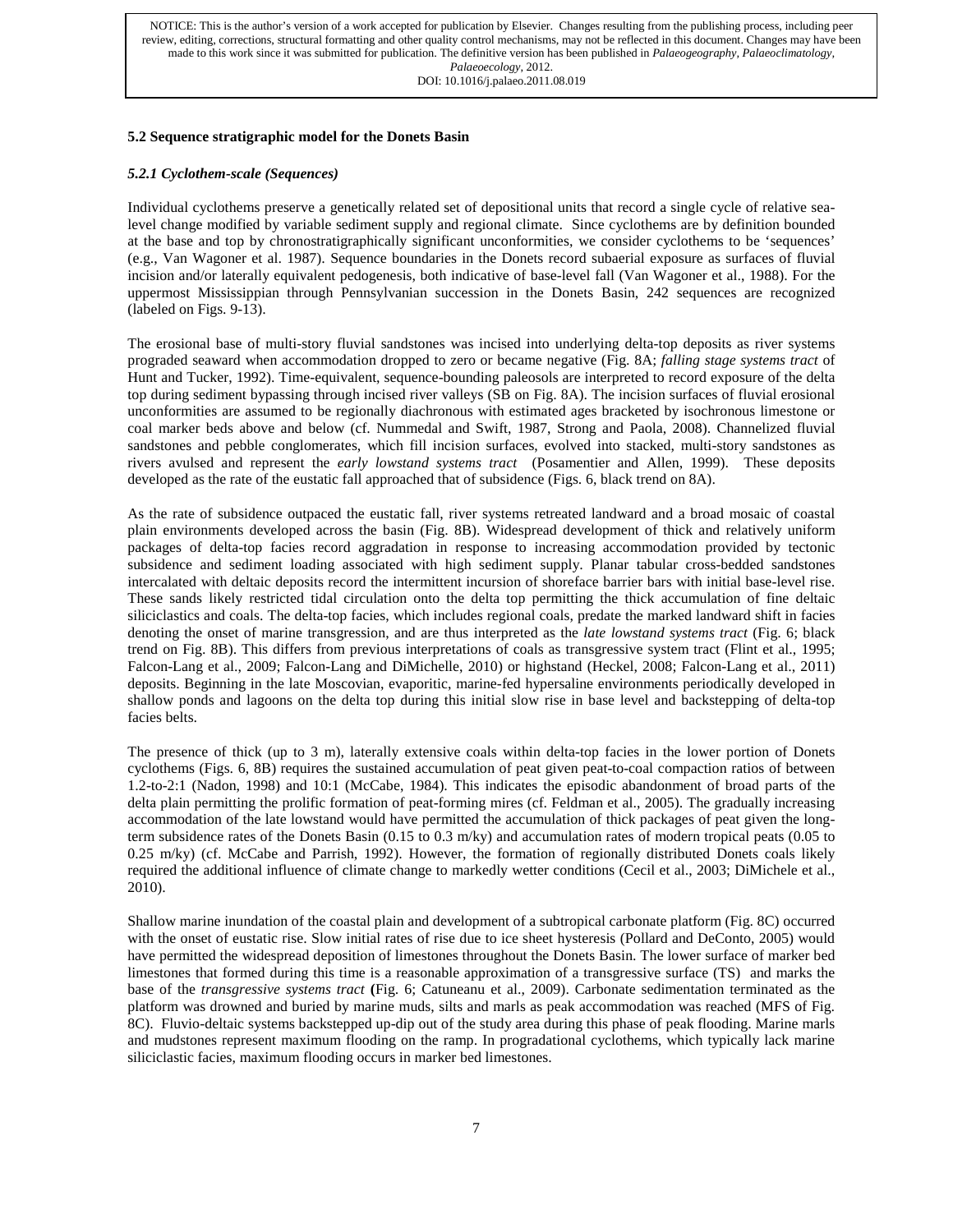The *highstand systems tract* that forms the uppermost facies of Donets sequences is represented by aggradational-toprogradational delta plain deposits, including abundant fine-grained siliciclastics, thin and discontinuous coals, and paleosols (Fig. 6). These deltaic sediments were laid down under progressively decreasing accommodation as the rate of relative sea-level (base-level) rise gradually decreased (Cross, 1988). Sequence deposition terminated as the rate of eustatic fall outpaced subsidence, the rate of accommodation change approached zero once again, and fluvial systems prograded and incised to create the next *falling stage systems tract* and sequence-bounding unconformity (Fig. 8A).

# **5.2.2 Composite & longer-term composite sequences**

At the larger scale, sequences (cyclothems) stack into predictable sets of longer-term depositional units interpreted as 'composite sequences' (Mitchum and Van Wagoner, 1991). As with sequences, the internal architecture of composite sequences preserves a genetically related set of strata that collectively record a long-term cycle of relative sea level change. We define seventy-five composite sequences in the Donets succession with Figure 9 illustrating the hierarchy for Moscovian strata.

In general, the stratigraphic architecture of composite sequences and individual sequences is similar. Many composite sequences (e.g., Mo-IV on Fig. 9) exhibit an upward progression from fluvial-dominated progradational sequences at the base, to delta-top-dominated aggradational sequences and/or marine-dominated retrogradational sequences in the middle, to aggradational-to-progradational sequences toward the top. Composite sequence boundaries commonly coincide with widespread unconformities that extend to the seaward margin of the study area. These unconformities predictably occur toward the top of a set of delta-top-dominated aggradational sequences and below one or more fluvial-dominated progradational sequences. Intervals of maximum flooding occur within the thickest marine shales and limestones that exhibit the greatest landward extent within a set of retrogradational sequences.

Groups of composite sequences build into 'longer-term composite sequences' (LTCS) whose architecture reflects that of the composite sequences that define them. Each LTCS boundary coincides with a composite sequence boundary that denotes a marked shift from dominantly progradational below to overall retrogradational composite sequences above (Figs. 9, 11, 12). Laterally extensive and multistory fluvial sandstones, typically reaching to the basinward margin of the study area, directly overlie LTCS boundaries (e.g., upper boundary of Mo-1 on Fig. 9). Longer-term composite sequences are named for the stage in which the majority of the genetic unit occurs (e.g.,  $Mo = Moscowi>Most$ ).

# **5.3 Duration of sequences and composite sequences**

Durations of sequence and composite sequences were estimated for the Moscovian interval constrained by 6 highprecision ( $\leq 10^5$  yr uncertainty) U-Pb ages (Table 2). The estimated average duration of Moscovian sequences is 140 ky with a range of 100 to 230 ky. The average duration of composite sequences is 480 ky with a range of 430 to 600 ky. The average durations fall within the temporal scale of long- (400 ky) and short-term (100 ky) eccentricity (Laskar et al., 1993; 2004), which have been widely recognized in Permo-Carboniferous strata (e.g., Heckel, 1986; Boardman and Heckel, 1989; Maynard and Leeder, 1992; Weedon and Read, 1995; Rasbury et al., 1998; Strasser et al., 2006). Longer-term composite sequences (LTCS) in the U-Pb constrained Moscovian interval have an average duration of 1.6 my ( $\pm$ 0.5 my), which is in the range of the long-period modulation of obliquity ( $\sim$ 1.2 My) and eccentricity ( $\sim$ 2.4 My) (Laskar et al.,1993; 2004). The influence of long period obliquity variations on the waxing and waning of continental ice sheets and glacioeustasy has been called upon for the origin of other Carboniferous depositional sequences of the stratigraphic scale of the Donets LTCS (Elrick and Scott, 2010).

# **5.4 Comparison to previous stratigraphic studies of the Donets succession**

Izart and others (1996, 2003) defined sequences for the Pennsylvanian succession in the Donets Basin using select cores (typically three per formation) from the Makarov dataset (1982; 1985) that, in general, are similar in stratigraphic-scale to the hierarchy of genetic sequences presented here. Within each formation, " $4<sup>th</sup>$ -order sequences" were defined by Izart and others (1996, 2003) using the stratigraphic occurrence of limestone beds of maximum updip extent and channelized fluvial sandstones exhibiting the greatest degree of erosion at their bases. Further classification of stratigraphic packages into sequences of lower or higher order was assigned on the basis of thickness, estimates of duration for each formation, and a presumed duration of stratigraphic orders:  $10^4$  ky =  $5^{\text{th}}$ order,  $10^5$  ky =  $4^{\text{th}}$ -order, and  $10^6$  ky =  $3^{\text{rd}}$ -order.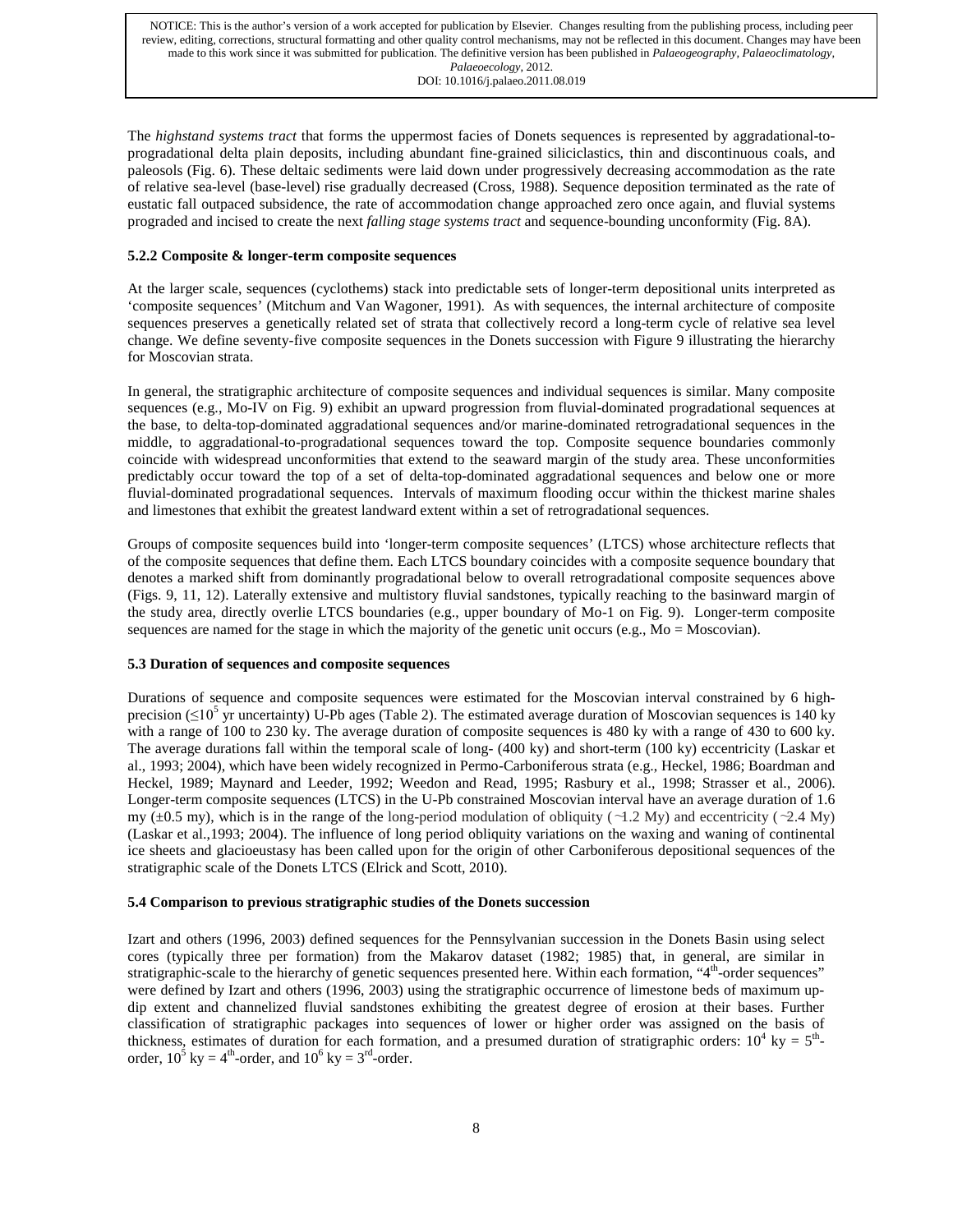In contrast, the hierarchy of sequences in this study was defined using an expanded set of the Makarov's core logs (206 core logs from 72 well sites versus 3 to 4 sites) including many up-dip cores (n=43) and outcrop sections  $(n=27)$ . The numerous outcrops and core logs integrated in this study permitted the recognition of the large-scale architecture of genetic packages and onlap-offlap relationships across the Donets depositional ramp. A comparison with Izart and other's (1996) '4<sup>th</sup>-order' sequences reveals correspondence of fewer than 50% of the composite sequences identified in this study. This disparity is particularly large for the Serpukhovian (13 composite sequences vs. five '4<sup>th</sup>-order sequences' of Izart et al. (1996)) and Bashkirian (21 vs. their 13). For the remaining Pennsylvanian strata, the difference is moderate (6 to 14%), with the greatest similarity in the Moscovian interval.

Davydov and others (2010) applied Izart and others' 4th-order sequences to calibrate the Pennsylvanian time-scale and assign ages to the associated stage boundaries. This involved applying a 400-ky periodicity inferred from sequence counting between six U-Pb ages in the Moscovian interval. In order to maintain this assumption of the 400 ky (astronomical) tuning of 'fourth-order' sequences throughout the succession, Davydov and others (2010) were required to down- or up-grade a few of the fourth- and fifth-order cycles in the lowermost Moscovian and Kasimovian succession. If their astronomically tuned stage boundaries are correct, durations for our composite sequences range from 423.5 (Serpukhovian) to 454 ky (Moscovian) (Table 2).

Of note, 400 ky-tuning of the thirteen Bashkirian composite sequences of Izart and others (1996; 2003) yields a mid-Carboniferous boundary of 319.8 Ma, which is comparable to the value (318.1 Ma  $\pm$  1.3 my) assigned in the Geologic Time-Scale of Ogg and others (2004). In contrast, tuning of the 21 Bashkirian composite sequences defined in this study yields a mid-Carboniferous boundary of 323 Ma, within 200 ky of the recent estimate of 322.8 Ma (Davydov et al., 2010), without requiring upgrading or downgrading of the stratigraphic order of sequences.

# **6. Donets Basin Onlap-Offlap History**

The Donets stratigraphy has long been interpreted to archive relative changes in Carboniferous sea level (Lutigin and Stepanov, 1913; Aizenverg, 1979; Izart et al, 1996). We use the spatial and temporal variations in the three scales of sequences along with lateral tracking of base-level sensitive facies to build an onlap-offlap history for the Pennsylvanian of unprecedented resolution (sub-400 ky) and duration (33 my). Given that a basin's accommodation history and its internal stratigraphic architecture are governed by the interplay of tectonics, sediment supply, sediment and water loading and eustasy, we first evaluate the long-term accommodation history of the Donets Basin.

# **6.1 Long-Term Accommodation**

The unusual thickness of the Carboniferous succession in the Donets Basin has been attributed to high rates of subsidence driven by tectonic reactivation in the region (Izart et al., 2003; Stephenson et al., 2006). Our high-precision U-Pb and biostratigraphically constrained record of long-term accommodation in the Donets Basin (Fig. 2) documents the high rates of subsidence throughout the late Mississippian and Pennsylvanian, consistent with extensional subsidence. Sub-parallel accumulation trends of both up-dip and down-dip locations in the Donets Basin further indicate that subsidence was relatively uniform throughout Pennsylvanian deposition presumably reflecting *regionally* uniform tectonic conditions. Up- and down-dip accumulation trends also indicate the lack of significant unconformities in the succession including at the mid-Carboniferous and the middle to late Pennsylvanian (Desmoinesian-Missourian) boundaries. Moreover, the basinwide continuity of marine limestones and major coals preclude episodic uplift or downdrop in disparate parts of the basin given that active faulting would have resulted in considerably skewed core-log correlations across the basin, which is not the case here. Previous studies have documented that faulting in the Donets Basin had no significant influence on the stratigraphy (Izart et al., 1996; 2003) and distribution of coals (Sachsenhofer et al., in press). Importantly, the rapid accommodation rates in the Donets Basin dampened erosion associated with sequence boundaries, preserving one of the most stratigraphically complete Pennsylvanian successions in the world.

The relatively uniform rates of long-term sediment accumulation across the Donets basin (Fig. 2) further indicate that variations in sediment supply and loading were unlikely a primary influence on stratigraphic and onlap-offlap patterns. We conservatively attribute the driver of stratigraphic architecture to relative sea-level variations at multiple scales given that long-term accommodation in the Donets Basin was undoubtedly influenced by multiple processes including eustasy.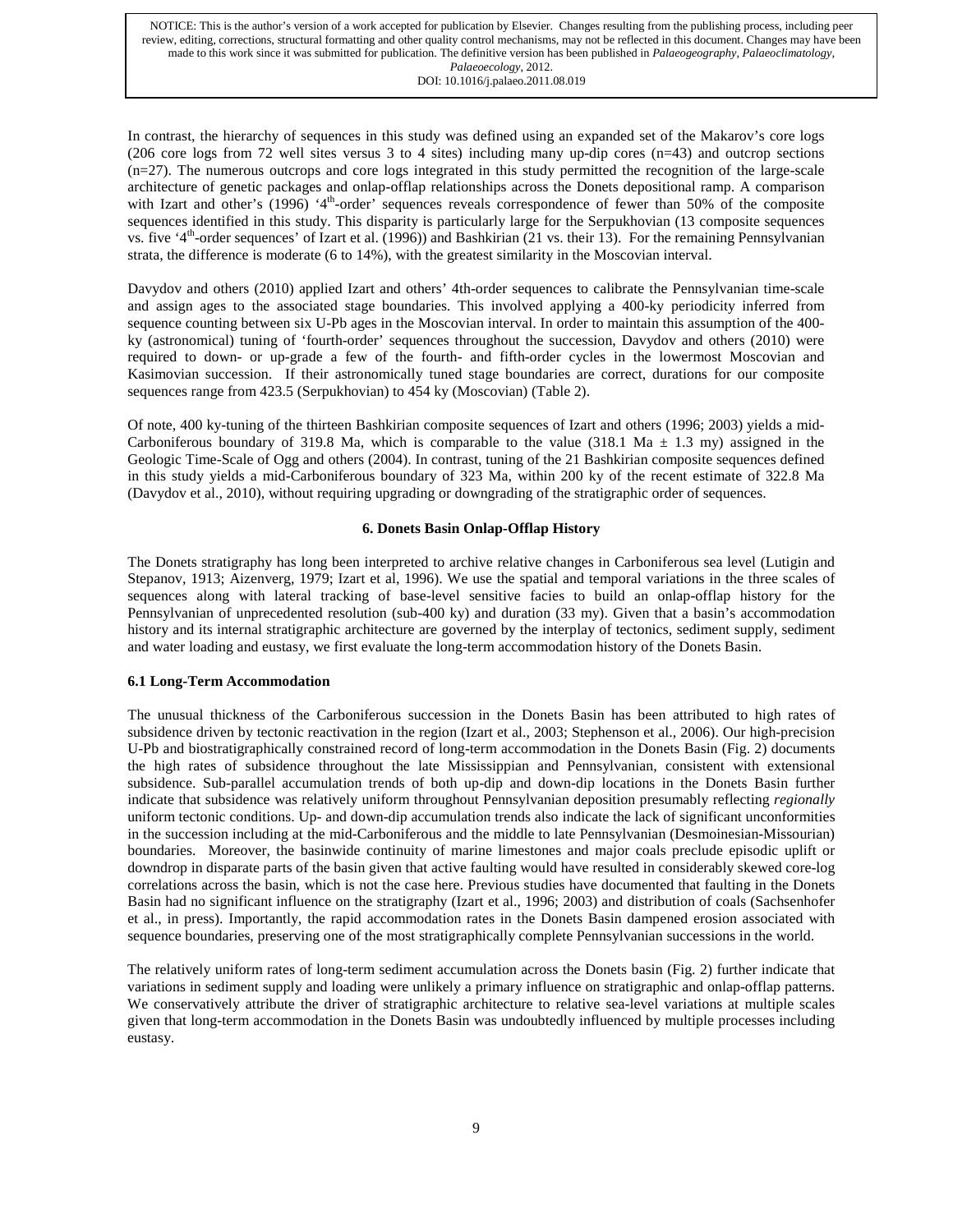# **6.2 Chronostratigraphy and onlap-offlap history**

Dip-oriented chronostratigraphic diagrams were constructed for the Visean through Ghzelian succession in the Donets Basin based on the assumption that marine limestones, transgressive sandstones and fluvial sandstones define timelines that are near-isochronous. In turn, the data from the chronostratigraphic diagrams were used to construct a temporal history of onlap and offlap. Figures 10-12 illustrate the data used in the procedure for select intervals in the Moscovian, the Kasimovian/Gzhelian and the mid-Carboniferous boundary.

Marine limestones, as well as fluvial and transgressive sandstones, are all highly sensitive to changes in base level and shoreline position and thus their maximum up-dip or down-dip extent can be used to define a record of onlap-offlap for the Donets Basin (cf., Kendall and Lerche, 1988; Franseen et al., 1993). The landward-most occurrences of biostratigraphically constrained marine limestones were used as 'pinning points' of maximum onlap. The up-dip limit of transgressive sandstones defines the paleo-shoreline position early in the retrogradational phase of each sequence. The down-dip extent of channelized fluvial sandstones and conglomerates (and paleosols where channelized sands are absent) define the offlap pinning points. The time-distance relationships of these pinning points were used to construct an onlap-offlap record for a 33 my interval of the Visean through Gzhelian (Fig. 13). Given the geographic limits of our database, marine limestones whose most landward positions coincide with the margins of the study area provide minimum estimates of onlap. Accordingly, fluvial sandstones and paleosols at the seaward margin of the study area provide minimum estimates of offlap.

The chronostratigraphy and onlap curve for several Moscovian sequences is shown in Figure 10. The lateral extent of marine limestones and fluvial and transgressive sandstones were plotted as isochronous horizontal lines, with vertical spacing between lines determined by stratigraphic thickness. Pinning points of base-level sensitive facies were plotted along each time-line, marking the position of the paleo-shoreline through time. The blank space between time-lines represents the accumulation of delta-top and marine facies or intervals of non-deposition. The history of onlap and offlap was determined by plotting the stratigraphic and geographic positions of pinning points. In general, each onlapofflap event corresponds to an individual sequence (cyclothem) with an average duration around 140 ky. In order to show lower frequency onlap events, a five-point running mean was fit to all of the pinning point data. This is the primary curve used in the subsequent discussion and loosely corresponds to the scale of composite sequences (~400 ky).

For Moscovian strata (Fig. 10), twenty-eight onlap events correspond to named sequences Mo-1 through Mo-28. This interval is characterized by relatively subdued onlap, with only a few limestones episodically extending far landward. Sequences and composite sequences are primarily progradational through this interval, suggesting a prolonged phase of sea level lowstand. Figure 11 illustrates the onlap history for the upper Serpukhovian though lower Bashkirian bounding the mid-Carboniferous boundary. Serpukhovian marker limestones show extensive onlap onto the ramp before abruptly shifting seaward just prior to the boundary. Onlap is restricted to the basinward edge of the study area for ~1 my of the lower Bashkirian before extensive flooding of the ramp occurs within sequences Ba-13 and -14. During the lowstand conditions surrounding the boundary interval, fluvial facies are virtually absent and are likely offset far seaward out of the study area. Paleosols become more abundant, suggesting prolonged episodes of subaerial exposure. Figure 12 shows the hierarchy of sequences and the onlap history for the latest Moscovian through earliest Ghzelian. A lowstand in the early Kasimovian is defined by sequence boundaries around composite sequence Ka-II. Onlap characterizes later Kasimovian time, culminating in a brief lowstand at the Kasimovian-Gzhelian boundary and subsequent highstand in the earliest Ghzelian. Individual chronostratigraphic diagrams and onlap histories were stacked to produce the Carboniferous onlap-offlap curve shown in Figure 13.

Several trends and events are illustrated on the Carboniferous onlap-offlap curve (Figs. 13 and 14). Relatively stable sea level during the late Visean (Stage 1 on Fig. 14) is followed by a moderate-magnitude, long-term cycle of onlap and offlap through the Serpukhovian (Stage II). This Serpukhovian onlap is 'stepwise', reflecting the superposition of shorter duration sea-level cycles  $(-1)$ my  $\pm 0.2$  my) of moderate magnitude. Long-term offlap through the late Serpukhovian, defined primarily by progradational sequences (Fig. 14), culminates in a significant sea-level lowstand across the mid-Carboniferous boundary of ~1.5 to 2 my duration (Stage III). During the latest Serpukhovian, pinning points of all facies reveal an abrupt basinward shift in sedimentation resulting in sediment bypassing and widespread erosion throughout up-dip regions of the ramp. The mid-Carboniferous lowstand likely was of substantially greater magnitude than suggested by our onlap curve as indicated by the paucity of fluvial sandstones in the down-dip region, suggesting the shoreline migrated far basinward of the eastern limits of our database.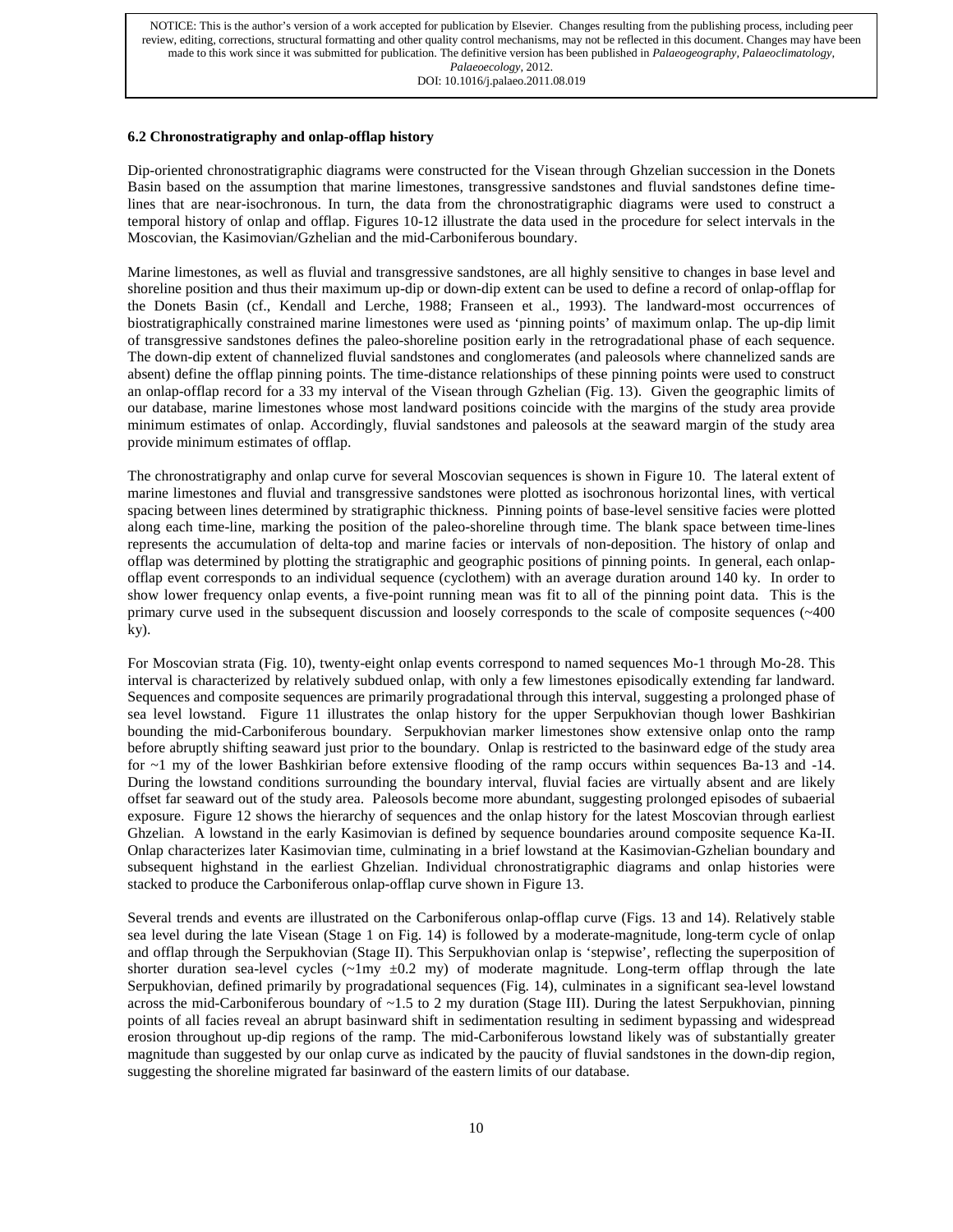The Bashkirian is characterized by a  $\sim$ 6 my interval of stable long-term sea level, with multiple higher-frequency, higher magnitude events superimposed (Stage IV on Fig. 14). These short-term sea-level fluctuations are notably regular in their asymmetry and duration  $(-0.8 \text{ myr } \pm 0.1 \text{ myr})$  and are defined by stacks of intercalated retrogradational, aggradational and progradational sequences (Fig. 13). The early Moscovian is marked by stepwise, long-term offlap, culminating in a prolonged lowstand (Stage V on Fig. 14). This sea-level fall (composite sequences Mo-II-VIII) is defined by strongly progradational sequences and the greatest amount of relative offlap for the entire Pennsylvanian in the Donets Basin.

A subsequent long-term (~9 myr), stepwise onlap spans the late Moscovian and Kasimovian, culminating in an earliest Gzhelian highstand (composite sequence Gz-I) (Fig. 13) of maximum magnitude for the Pennsylvanian. Seven to nine shorter-term onlap-offlap events (herein referred to as cycles) of between 0.8 and 1.6 my duration are superimposed on the longer-term onlap and correspond broadly to LTCS Mo-2 through Gz-1 (right column of Fig. 13; Stage VI on Fig. 14). Notably, the extent of offlap associated with each short-term cycle decreases upward through the interval, whereas the landward extent of each short-term onlap increases. Stacks of retrogradational sequences occur throughout the long-term onlap with thin intervals of progradational sequences associated with superimposed prominent short-term lowstands. The early Gzhelian highstand is defined by a landward shift of the shoreline by >200 km in less than 400 kyr. The remaining Gzhelian time is marked by a sharp, stepwise phase of offlap (Stage VII).

## **7. Discussion: Comparison to other records**

Comparison of the Donets onlap-offlap history with other Carboniferous relative sea-level curves provides a test of to what degree variations were eustatic (Fig. 14). The Donets-based curve compares broadly, within the uncertainties of biostratigraphic correlation, with a regional onlap curve derived from the carbonate-dominated succession of the intracratonic Moscow Basin (Alekseev et al., 1996). Apparent disparity between the two onlap curves may be attributed to differences in the techniques used to derive sea-level history and significant difference between the accommodation histories of the Donets Basin (rapid rates and high overall accommodation) and the Russian Platform (slow rates and overall low accommodation) (Izart et al., 2003). For the Visean and Serpukhovian, the curves identify certain major offlap events, but unequivocal correlations are not possible. Although both curves illustrate the mid-Carboniferous lowstand (Fig. 14) it is unconformable only in the Moscow Basin. The overall lower relative sea level of the Moscow Basin during the Bashkirian likely reflects uplift in the basin at that time (Izart et al., 2003). Conversely, the major lowstand during the mid-Moscovian defined by the Donets record is only suggested by a series of highfrequency offlap events in the Moscow Basin. The long-term onlap of the mid-to-late Pennsylvanian is defined in both records (Fig. 14), including the superimposed short-lived sea-level falls of the earliest Kasimovian and mid-Gzhelian, despite a notable decrease in tectonic subsidence in the Moscow Basin during this time (Izart et al., 2003). The similarity between these records in this interval argues for a primary eustatic influence on sedimentation in both basins during the mid-to-late Pennsylvanian.

Recently, Heckel and others (2007) used a succession of conodont faunas to correlate the mid-to-upper Pennsylvanian (307 to 302.5 Ma) cyclothemic succession in the U.S. mid-continent with that of the Donets Basin. Overall the 'major' midcontinent cyclothems in this  $\sim$  5 million-year interval correlate one-for-one with the Donets composite sequences (Fig. 15). Moreover, using these correlations (Heckel et al., 2007), it is apparent that groupings of two to four 'major' cyclothems in the mid-continent correspond precisely to several of the intermediate-scale (0.8 to 1.6 my) onlap-offlap cycles delineated by the time-equivalent portion of the Donets record (cycles 3-7 of Stage VI, Fig. 14). The oldest Midcontinent cyclothems to be correlated biostratigraphically to the Donets Basin are the upper Moscovian Upper Fort Scott and Pawnee and the lowermost Kasimovian Altamont cyclothems (Fig. 15). Their equivalent composite sequences in the Donets succession define the onlap portion of cycle 3 (Fig. 14). Early Kasimovian onlap-offlap cycle 4, which defines the most prominent short-term lowstand on the overall longer-term rise (Fig. 14), corresponds to the Lost Branch and Hertha major cyclothems of the Midcontinent (Fig. 15). These two Midcontinent cyclothems show evidence, including thick incised valley fill deposits, for two major regressive events that have been interpreted as the most substantial withdrawals of the Midcontinent Sea during the mid-to-late Pennsyvanian (Heckel, 2008; Falcon-Lang et al., 2011).

Donets onlap-offlap cycle 5 corresponds to the Swope, Dennis, Dewey and Iola major cyclothems of the Midcontinent succession that in part record a subsequent large magnitude transgression in the Midcontinent Sea (Falcon-Lang et al., 2011) and Northern Appalachian Basin (Best et al., 2011). The mid-Chanute and Nellie Bly incised valley fills underlying the Midcontinent Iola limestone (equivalent to the O4-3H limestone in the Donets) are contemporaneous with the prominent offlap capping cycle 5. Late Kasimovian onlap-offlap cycle 6 corresponds to the Stanton, Cass and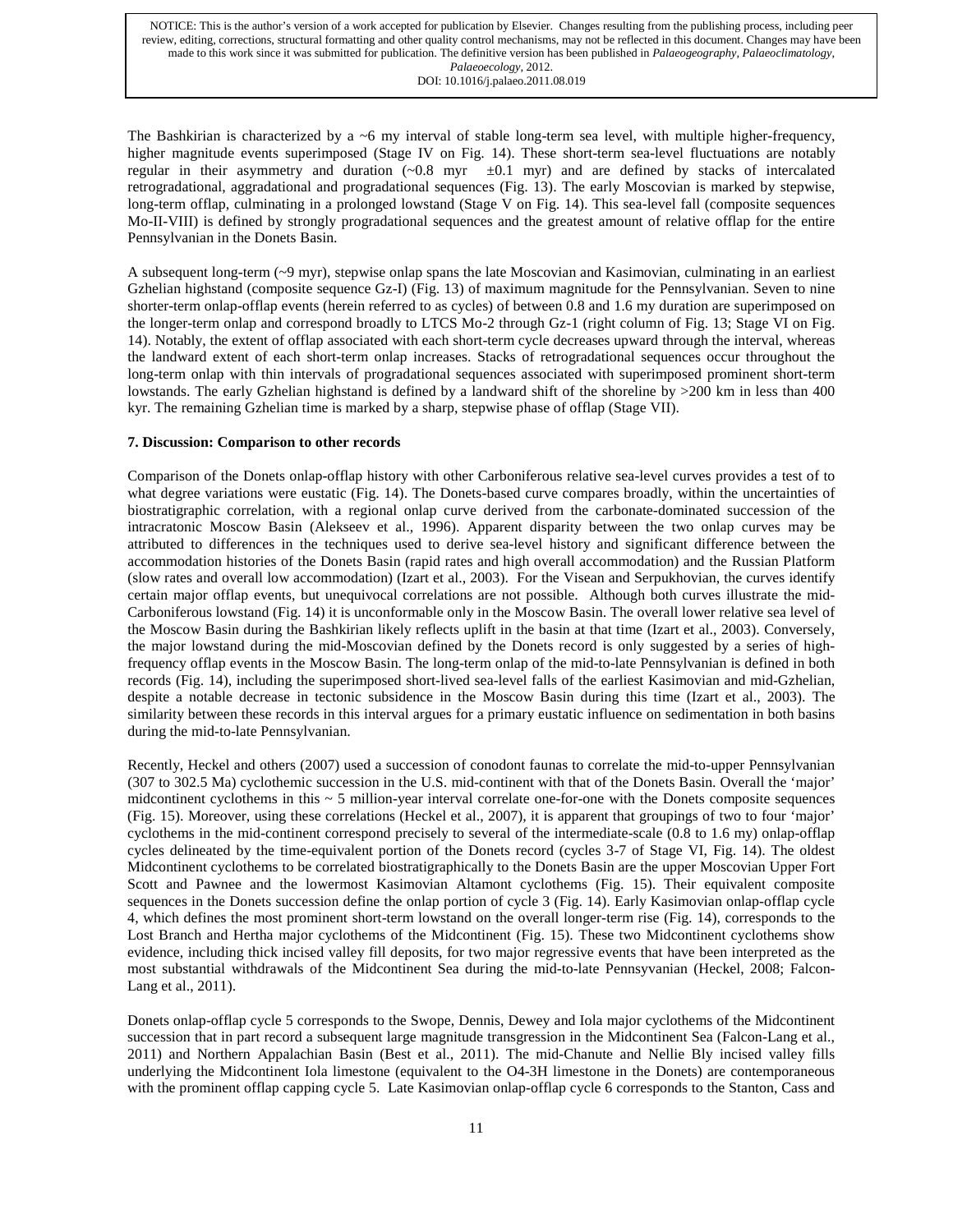Oread major cyclothems of the Midcontinent succession (Fig. 15). The major sea-level rise inferred from the Oread cyclothem (Heckel, 2008) is dampened in the Donets record (O6 limestone, Fig. 14). Rather in the Donets succession, the largest magnitude onlap is recorded by the stratigraphically overlying composite sequence and associated marker limestone (O7). The incised valley fills (Stranger and Lawrence sandstones) of the Midcontinent Cass cyclothem (O5 limestone in the Donets) correlate to the moderate-scale short-term sea-level fall within cycle 6. Lastly, early Gzhelian onlap-offlap cycle 7 likely corresponds to the Lecompton, Deer Valley, and Topeka major cyclothems of the Midcontinent, although Heckel and others' correlations do not extend beyond the LeCompton cyclothem.

Comparison of the stratigraphic packages and onlap-offlap history for the Donets with the U.S. Midcontinent succession confirms Heckel and others' (2007) 'digital' correlations and argues for a eustatic driver on deposition in both regions. Recent comparison of a series of time-equivalent Midcontinent and Northern Appalachian Basin cyclothems (Best et al., 2011) documents a common sea-level history for both regions further supporting a eustatic link for the cyclostratigraphy of all three basins. The implications of these correlations and their relationship to the Donets relative onlap-offlap curve are two-fold. Firstly, late Desmoinesian through Virgilian cyclothems developed during a  $\sim$ 9 my period of overall sea-level rise following the prolonged lowstand of the early Moscovian (Atokan). This is consistent with the low- to moderate-amplitudes (20–40 m) of some fluvial incision events inferred from upper Missourian (mid-to-late Kasimovian) through upper Virgilian (mid-Gzhelian) strata (Feldman et al., 2005; Fischbein et al., 2009; cf. Bishop et al., 2010). Secondly, the major cyclothems recognized in the U.S. and time-equivalent composite sequences of the Donets Basin are part of a hierarchy of sea-level fluctuations (from ~100 ky to 0.8 to 1.6 my). This hierarchy of sea-level fluctuations, all within the range of orbital forcing, is superimposed on large magnitude, longer-term (stage-scale) relative sea-level changes. The possibility that the longest-term sea-level changes were also glacioeustatic is addressed in the following section.

# **7.1 Paleotropical - high-latitude linkages**

The seven phases of relative sea-level change inferred from the Donets succession (Stages I-VII, Fig. 14) correspond broadly with the timing of glacial maxima and minima inferred from high-latitude Gondwanan basins. To date, chronostratigraphically well-constrained glacigenic deposits and glacial features are limited to northwestern Argentina (Gulbranson et al., 2010), eastern Australia (Fielding et al., 2008), and southern Africa (Stollhofen et al., 2008). The timing of glaciation in the Parana Basin, Brazil, which may have involved up to nine discrete cycles of glacial advance and retreat (Holz et al., 2008), remains poorly resolved, with estimates ranging from latest Mississippian through Early Permian (Rocha-Campos et al., 2008; Holz et al., 2010).

The two major lowstands inferred from the Donets Basin (mid-Carboniferous boundary and early Moscovian) occur during the only interval in the Pennsylvanian for which widespread glaciation is documented, including the less well dated, oldest glacigenic deposits of the Parana Basin (within the *A. cristatus* palynomorph Zone of late Serpukhovian to early Moscovian range, Cesari et al., 2011). The oldest Parana diamictites are capped by extensive (10s of km long and 100s of m thick) incised-valley fills (Vila Velha-Lapa sandstones) that are unique to the Parana Permo-Carboniferous succession (Camp-Rochas et al., 2008; Holz et al., 2008). This suggests that ice buildup may have been greatest in this region of Gondwana during the latest Mississippian and early Pennsylvanian. The superposition of short-term, high magnitude fluctuations on the relatively stable yet overall higher sea-level of the Bashkirian may suggest a post-mid-Carboniferous decrease in ice sheet expanse or could reflect a period of unrecognized increased subsidence in the Donets Basin. Recent climate simulations of the Late Paleozoic Ice Age reveal that only moderatesized ice sheets (as opposed to large ice sheets) could wax and wane at a scale capable of driving eustatic fluctuations of the magnitude inferred from the Bashkirian and mid-to-late Pennsylvanian intervals of the Donets onlap-offlap curve (Horton et al., 2007; Horton and Poulsen, 2009).

Notably, the stepwise long-term onlap through the later half of the Moscovian and Kasimovian (Stage VI) coincides with the interval for which chronostratigraphically well-constrained high-latitude successions indicate the restriction of ice sheets to one or possibly three discrete intervals in the Kalahari-Karoo (Stollhofen et al., 2008) and Parana (Holz et al., 2008) basins. The current uncertainty in age of the older deglaciation sequences in southern Africa (DS-1  $\&$  2 on Fig. 14) and of diamictites in the Campo Mourao Fm., Parana Basin (hachured blue bar on the far right of Fig. 14) precludes further evaluation of their temporal relationship to Donets onlap-offlap events (Stollehofen et al., 2008; Campo-Rochas et al., 2008; Holz et al., 2010). The culminating earliest Gzhelian transgression, of the largest magnitude in the Donets record, may record contraction of the ice sheets in the late Pennsylvanian. The ensuing mid-Gzhelian sea-level fall, of magnitude equivalent to that of the mid-Carboniferous lowstand, suggests the renewed buildup of ice sheets before the close of the Carboniferous.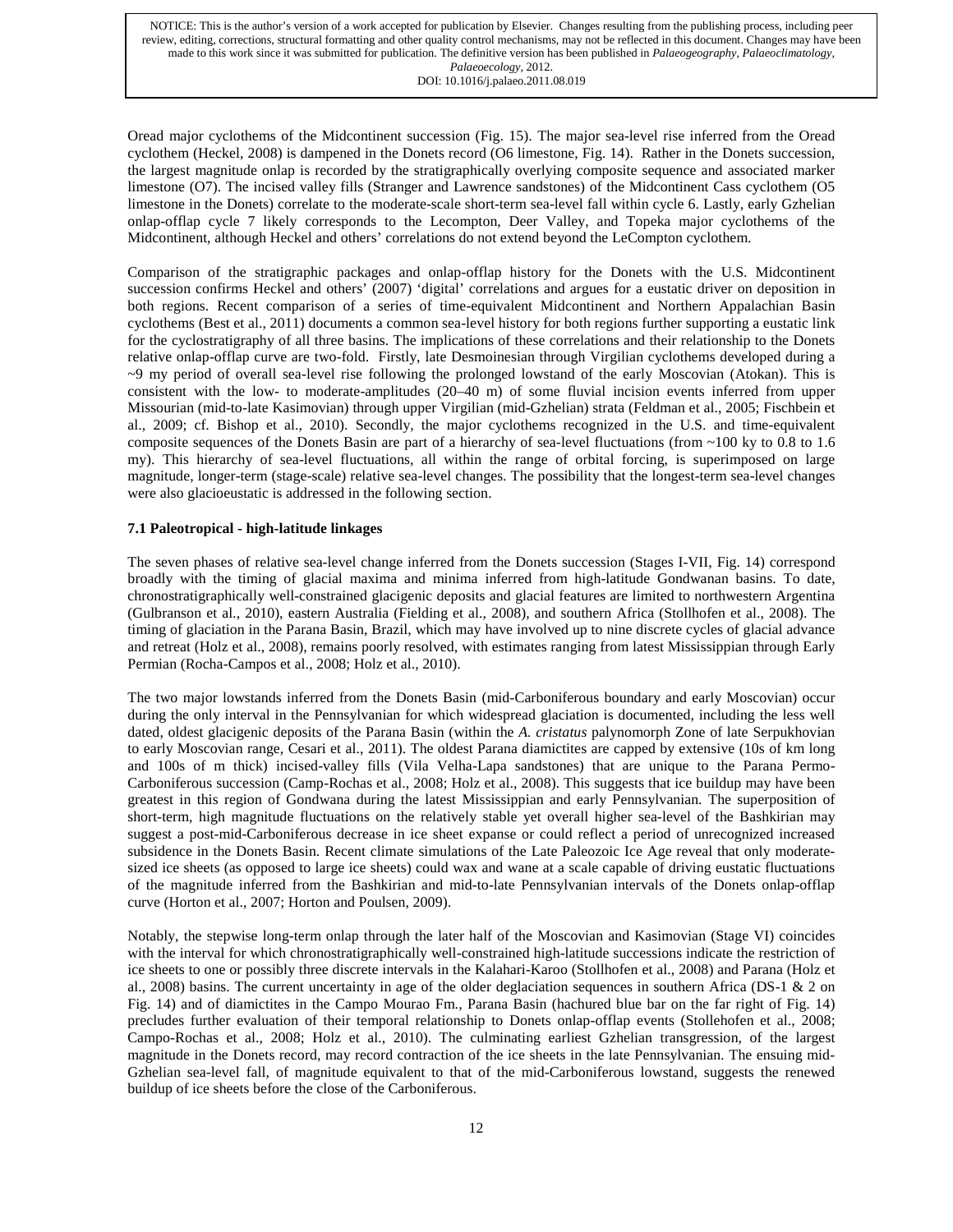If prominent lowstands inferred from the Donets succession were glacioeustatic, then they reveal a Carboniferous glaciation history analogous to that of the Cenozoic icehouse. We hypothesize that the transition from the relatively deglaciated climate state of the Mississippian to one of major ice sheets in southern Gondwana occurred stepwise through a series of short but increasingly longer-lived glaciations over a six million year period (330 to 324 Ma). Three of the four glaciated periods leading up to the mid-Carboniferous event (i.e., offlaps of Stage II, Fig. 14) occurred within one composite sequence (< 400 ky). This behavior of ice sheet growth is analogous to the early Cenozoic initiation of the Antarctic ice sheet (Coxall et al., 2005; Liu et al., 2010) suggesting that the stepwise buildup of the Carboniferous ice sheets could record the role of orbitally forced climatic preconditioning across a climate threshold (cf., Palike et al., 2006). The superposition of this series of brief glaciations on the longer-term moderate sea-level rise of the Serpukhovian further suggests instability in the climate system during the late Mississippian icehouse-togreenhouse transition.

A reciprocal trend in ice volume to the inferred latest Mississippian stepwise building of ice sheets is suggested by a series of increasingly shorter lived and lower magnitude short-term lowstands superimposed on the mid-to-late Pennsylvanian sea level rise (Stage VI, Fig. 15). The inferred stepped buildup and contraction of Pennsylvanian ice sheets could record the stepwise development and breakdown of specific ice centers possibly involving climate threshold behavior associated with ice sheet hysteresis analogous to that of the early Cenozoic icehouse.

# **7.2****Global climate linkages**

A shift from humid to semi-arid climates across the paleotropics during the mid-to-late Pennsylvanian has long been noted in sedimentologic and paleobotanical records (Phillips and Peppers, 1984; West et al., 1997; Hilton and Cleal, 2007; Kabanov et al., 2010), and more recently has been documented in high-latitude Gondwanan basins (Gulbranson et al., 2010). This period of widespread aridification coincided with a progressive restructuring of paleotropical floral ecosystems involving a shift from lycopsid- to tree fern-dominance in wetland habitats throughout Euramerica (Gastaldo et al., 1996; DiMichele et al., 2001; 2009; Cleal and Thomas, 2005) including the Donets Basin (Schegolev, 1975; Sachsenhofer et al, 2003). The cause of aridification, however, is less well understood, having been attributed to tectonic drift out of the paleotropics (Bless et al., 1984), tectonically induced changes in regional precipitation and drainage patterns (Rowley et al., 1985; Besly, 1987; Hilton and Cleal, 2007), an intense short-lived glaciation (Falcon-Lang et a., 2011), and global warming, in particular in the high-latitudes (Gonzalez, 1990; Durante, 1995), the latter being possibly greenhouse-gas forced (Cleal et al., 1999; DiMichele et al. 2009).

The stratigraphic distribution and aerial extent of coals and bedded evaporites in the Donets succession (Fig. 14) when compared to the onlap-offlap history provides insight into the temporal relationship between the regional climate and inferred glacioeustasy. Coal distribution indicates that everwet conditions, required to sustain peatforming mires, were rapidly established in the region coincident with the onset of the Serpukhovian series of shortlived, high-magnitude onlap-offlap cycles and the inferred ephemeral glaciations. Peat-forming flora and humid conditions in the Donets Basin reached their acme during the inferred period of maximum development of Pennsylvanian ice sheets (Bashkirian through early Moscovian; Fig. 14). In the Donets Basin, the progressive decrease in coal extent and abundance, beginning in the middle Moscovian, coincided with the abrupt onset of bedded evaporate deposition and the turnover from protracted lowstand conditions of the early Moscovian (Stage V) to the onset of the long-term stepwise onlap and inferred contraction of Pennsylvanian ice sheets (Stage VI on Fig. 14). A penecontemporaneous shift from humid to semi-arid and more seasonal climate is recorded in several central European (Roscher and Schneider, 2006) and North American (Cecil et al., 2003; DiMichele et al., 2009) basins delineating the widespread geographic extent of this climate change. Late Paleozoic climate simulations (Poulsen et al., 2007; Horton et al., 2010) provide insight into this apparent high-low latitude climate linkage. These Pangaean simulations indicate a notable decrease in mean-annual precipitation and vegetation coverage over the continental tropics when atmospheric  $pCO_2$  rises from levels conducive to building and sustaining large ice sheets  $\leq 560$  ppmv) to CO2 levels that lead to ice sheet contraction (<840 ppmv). Furthermore, these models reproduce the west-toeastward progression in aridification revealed by paleotropical records (Cecil et al., 2003; Montañez et al., 2008; Bishop et al., 2010).

Higher frequency variations in the Donets coal and evaporite trends define shorter-term climate changes that correspond closely to the intermediate-scale onlap-offlap cycles superimposed on the mid-to-late Pennsylvanian rise (cycles 1-7 of Stage VI on Fig. 14). At the intermediate-scale (~0.8 to 1.6 my), wetter periods inferred from intervals dominated by widespread development of coals correspond to lowstands, whereas drier climate inferred from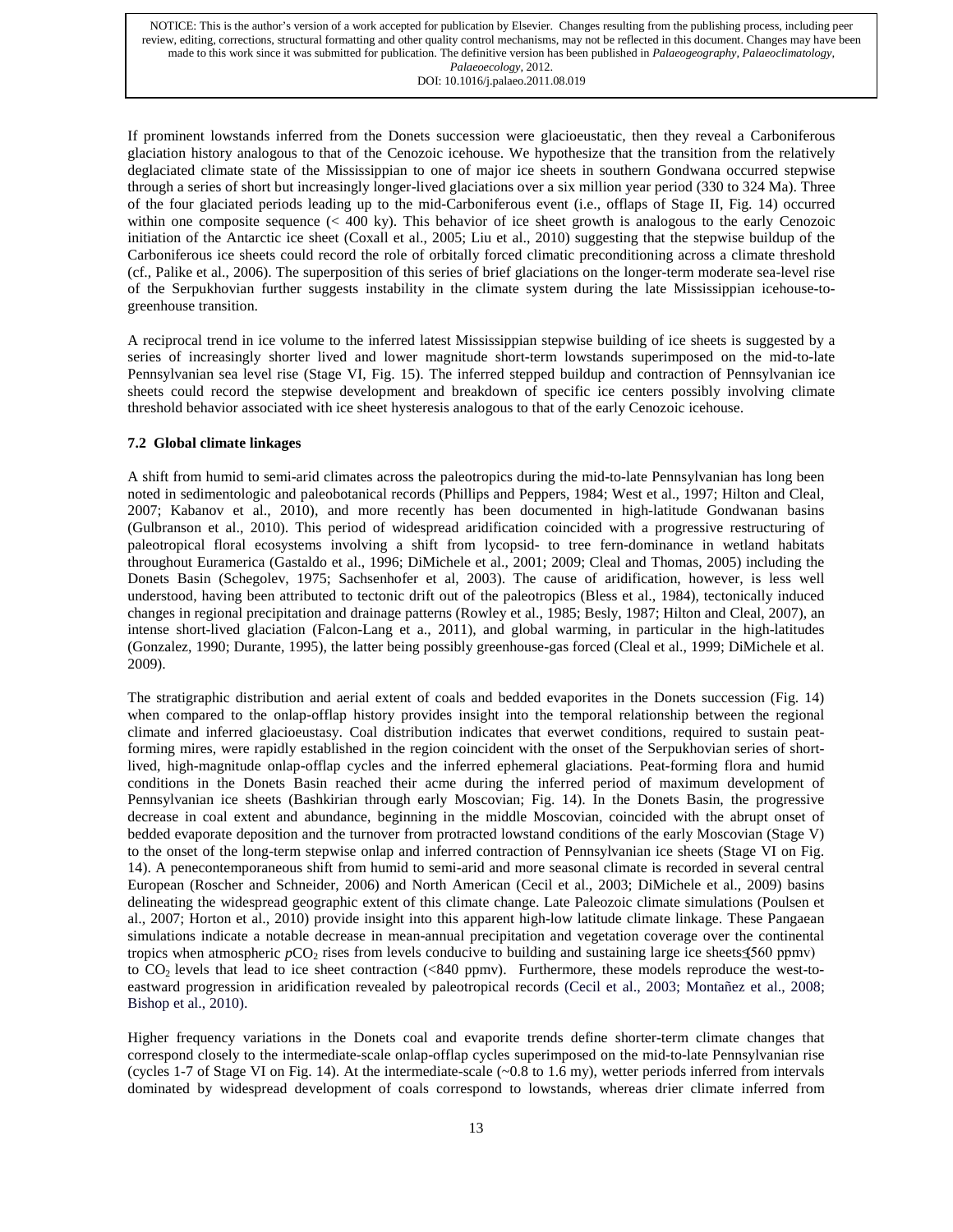intervals dominated by evaporites correspond to times of onlap. Feldman and others (2005) inferred a wet-dry climate cycle of similar temporal scale  $({\sim}1$  my) and relationship to sea-level from eight Midcontinent cyclothems corresponding to onlap-offlap cycle 6 in the Donets succession. They interpreted these intermediate-scale climate shifts as the primary control on development of incised valley networks and sediment flux in the Midcontinent region. Analogous (1 to 2 my) wet-dry cycles, characterized by a successive increase in the duration and intensity of the dry portion of each cycle, are recognized superimposed on the long-term Pennsylvanian aridification in several central and eastern Euramerican basins (Oplustil and Cleal, 2007). A linkage between mean-annual precipitation, seasonality and glacioeustasy is further suggested at the cyclothem-scale (100 to 400 ky). The stratigraphic position of 'everwet' coals between Vertisols (some calcic) and incised valley-filling fluvial sandstones, which formed during the buildup of ice sheets and sea-level drawdown, and transgressive marine limestones, which formed during deglaciation, suggest a turnover from seasonal sub-humid or semi-arid climate to everwet conditions *during* the glacial interval once maximum ice accumulation and the eustatic lowstand were reached. Taken together, these cyclothem-scale and intermediate-duration climate cycles suggest a likely teleconnection between high-latitude ice sheet behavior and low-latitude atmospheric dynamics - one that diverges from the 'arid glacial-humid interglacial' climate interpretations of some Carboniferous cyclothems (e.g., Tandon and Gibling, 1994; Falcon-Lang et al., 2009; 2011).

# **8. Summary**

A hierarchy of stratigraphic sequences is recognized in the Carboniferous paralic succession of the Donets Basin on the basis of stratigraphic stacking patterns and basinwide architecture of marine to terrestrial facies assemblages. Documented shifts in base-level sensitive facies across 250 km of the depositional ramp define a 33 my record of onlap-offlap, resolved at the sub-400 ky scale, that includes superimposed short- and intermediate-scale fluctuations that fall within the Milankovitch frequency band. Comparison of Donets cyclothems with time-equivalent paleotropical successions and evidence for a relatively uniform subsidence history for the Donets Basin during the Pennsylvanian argues for a predominant eustatic influence on the onlap-offlap history.

Major lowstands and highstands inferred from the Donets succession correspond broadly with the timing of glacial maxima and minima inferred from the distribution of glacigenic deposits in high-latitude Gondwanan basins. Together, these records indicate a dynamic late Paleozoic sea-level and glaciation history characterized by stepped buildup and contraction of ice sheets, two intervals of early Pennsylvanian lowstand and maximum glaciation, and a protracted stepwise rise driven possibly by contraction of ice sheets during the mid-to-late Pennsylvanian.

The stratigraphic and aerial distribution of coals and evaporites in the Donets succession document a temporal relationship to inferred sea-level events at multiple time-scales. A shift from coal to evaporite dominance, interpreted to record the onset of aridification in the region, was coincident with the beginning of the inferred stepwise sea-level rise in the mid-to-late Pennsylvanian. Shorter-term variations in coal and evaporite distribution define higher frequency climate shifts that correspond to the intermediate-scale onlap-offlap cycles  $(\sim 0.8$  to 1.6 my) superimposed on the longterm sea-level rise. At this scale, wetter periods inferred from intervals dominated by widespread development of coals correspond to lowstands, whereas drier climate inferred from intervals dominated by evaporites correspond to times of onlap. Within Donets cyclothems, the stratigraphic position of coals and paleosols indicate a turnover from seasonal sub-humid or semi-arid climate to everwet conditions during the late lowstand once ice sheets reached their maximum accumulation. At all time-scales, inferred climate-glacioeustatic relationships suggest the existence of a mechanistic linkage between Pangaean tropical continental climate and high-latitude ice sheet dynamics.

# **Acknowledgements**

We thank Bondar Aleksandr Pavlovich, the Artemovsk Regional Geological Survey, for access to and assistance with core logs. Core data translations from the Russian were graciously provided by Lina Planutyte. The manuscript was considerably improved by detailed reviews by Philip H. Heckel and William A. DiMichele. This work was supported by National Science Foundation grants EAR-0545654 (Sedimentary Geology and Paleontology Program) to I.P. Montañez and EAR-0545247 to D.I.Davydov.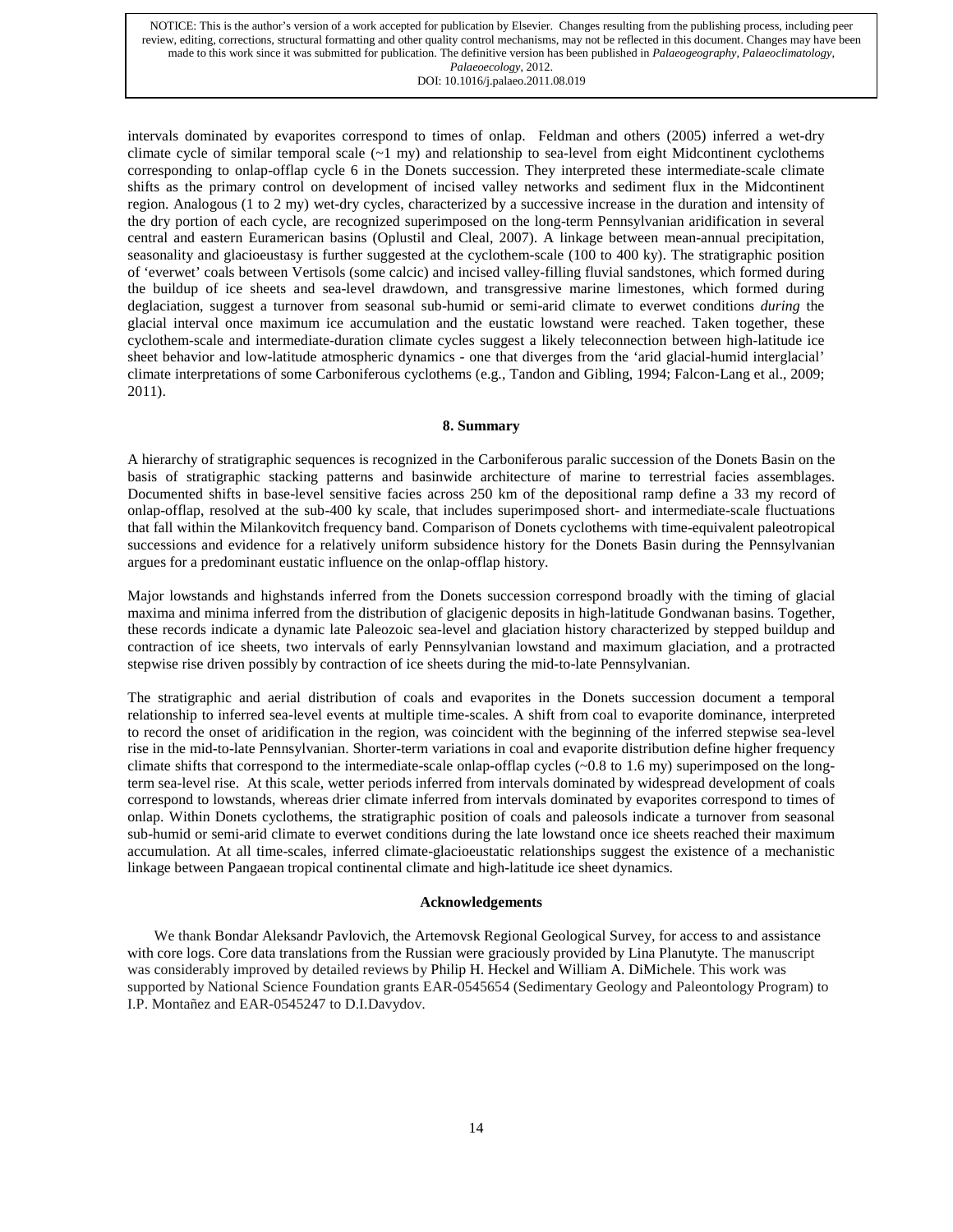# **9. References Cited**

- Aizenverg, D.E. Lagutina, V.V., Levenstein, M.L., and Popov, V.S., 1975. Field excursion guide book for the Donets Basin, in: Aizenverg, D.E. (Ed.), Compte Rendu of the 8<sup>th</sup> International Congress on Carboniferous Stratigraphy and Geology*,* Nauka, Moscow. 1-176.
- Aizenverg, D.E., 1979. The Serpukhovian Stage of the Lower Carboniferous in the U.S.S.R., in: Wagner, R.H., Higgins, A.C., and Meyen, S.V., (Eds.), The Carboniferous of the U.S.S.R. Yorkshire Geol. Soc. Occasional Pub. 4, 43-59.
- Aizenverg, D.E., Astakhova, T.V., Berchenko, O.I., Brazhnikova, N.E., Vdovenko, M.V., Dunaeva, N.N., Zernetskaya, N.V., Poletaev, V.I., and Sergeeva, M.T., 1983. Late Serpukhovian substage in the Donets Basin (palaeontological characteristics). Akademiya Nauk Ukrainskoi SSR. 1–164, (in Russian).
- Alekseev, A.S., Kononova, L.I., and Nikishin, A.M., 1996. The Devonian and Carboniferous of the Moscow Syneclise (Russian Platform): Stratigraphy and sea-level changes. Tectonophys. 268, 149–168.
- Algeo, T.J. and Wilkinson, B.H., 1988. Periodicity of Phanerozoic sedimentary cycles and the role of Milankovitch orbital modulation. J. Geol. 88, 313-322.
- Allen, G.P., and Mercier, F., 1988. Subsurface sedimentology of deltaic systems. J. Petrol. Expl. Soc. Australia. March. 30-46.
- Besly, B.M., 1987. Sedimentological evidence for Carboniferous and Early Permian palaeoclimates of Europe. Ann. Soc. Geolog. Nord, 106, 131-143.
- Best, E.S., Heckel, P.H., Lentz, L.J., Bragonier, W.A., and Lyons, T.W., 2011. Record of glacial-eustatic sea-level fluctuations in complex middle to late Pennsylvanian facies in the Northern Appalachian Basin and relation to similar events in the Midcontinent basin. Sediment. Geol. 238, 79-100.
- Bestland, E.A., Retallack, G.J. and Swisher, C.C., 1997. Stepwise climate change recorded in Eocene-Oligocene paleosol sequences from central Oregon. J. Geol. 105, 153–172.
- Bhattacharya, J. and Walker, R.G., 1992. Deltas, in: Walker, R.G. and James, N.P., (Eds.), Facies Models: Response to Sea-level Change. Geol. Assoc. Canada, Newfoundland, 117-123.
- Bishop, J.W., Montañez, I.P., and Osleger, D.A., 2010. Dynamic Carboniferous climate change, Arrow Canyon, Nevada. Geosphere 6, 1–34.
- Blakey, R. C., 2008. Gondwana paleogeography from assembly to breakup a 500 million year odyssey, in: Fielding, C.R., Frank, T.D., and Isbell, J.L., (Eds.), Resolving the Late Paleozoic Ice Age in Time and Space. Geol. Soc. Am. Spec. Publ. 441, 1-28.
- Bless, J.M., Bouckaert, J., and Paproth, E., 1984. Migration of facies belts as a response to continental drift during the late Devonian and Carboniferous. Bull. Soc. Belg. Géol. 93, 189–195.
- Boardman, D. R., and Heckel, P. H., 1989. Glacial-eustatic sea-level curve for early Upper Pennsylvanian sequence in north-central Texas and biostratigraphic correlation with curve for midcontinent North America. Geol. 17, 802-805.
- Boardman, D.R., Wardlaw, B.R., and Nestell, M.K., 1999. Stratigraphy and conodont biostratigraphy of the uppermost Carboniferous and Lower Permian from the North American Midcontinent. Kansas Geol. Survey Bull. 255, 253 pp.
- Brazhnikova, N. E., et al., 1967. Mikrofaunisticheskiye markiruyushchiye gorizonty kamennougol'nykh i permskikh otlozheniy Dneprovsko-Donetskoy vpadiny (Microfaunal Marker Horizons in the Carboniferous and Permian Deposits of the Dnieper-Donets Basin), Akad. Nauk Ukr. SSR, Inst. Geol. Nauk, Kiev., 285 pp.
- Catuneanu, O., Abreu, V., Bhattacharya, J.P. and 25 others, 2009. Towards the standardization of sequence stratigraphy. Earth-Science Rev. 92, 1-33.
- Cecil, C.B., 1990. Paleoclimate controls on stratigraphic repetition of chemical and siliciclastic rocks. Geology 18, 533-536.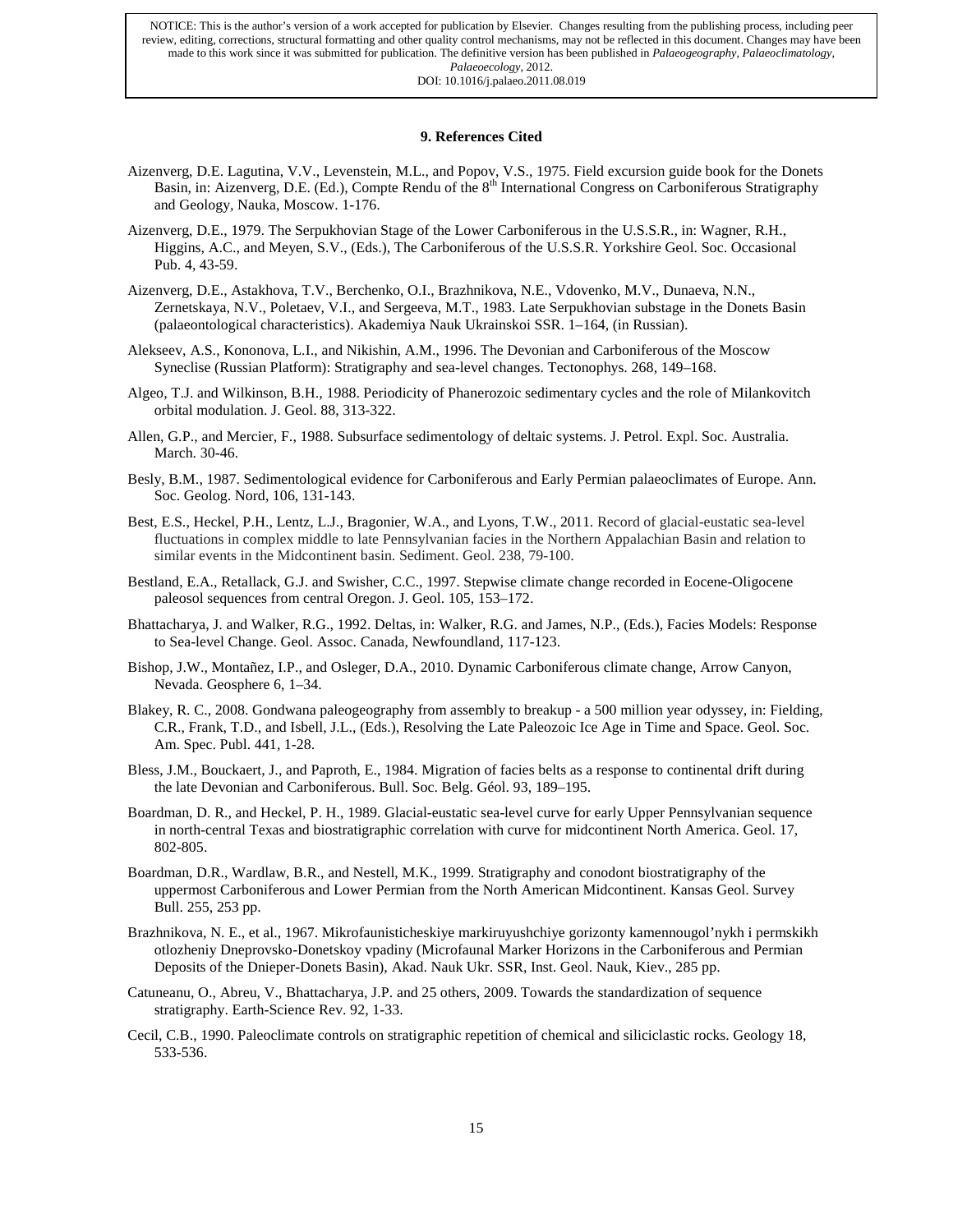- Cecil, B.C., Dulong, F.T., West, R.R., Stamm, R., Wardlaw, B., and Edgar, N.T., 2003. Climate controls on the stratigraphy of a Middle Pennsylvanian cyclothem in North America, in: Cecil, C.B., and Edgar, N.T., (Eds.), Climate Controls on Stratigraphy. SEPM Spec. Pub. 77, 151–182.
- Cesari, S.N., Limarino, C.O., and Gulbranson, E.L., 2011. An upper Paleozoic bio-chronstratigraphic scheme for the western margin of Gondwana. Earth-Science Rev. 106, 149-160.
- Cleal, C.J., and Thomas, B.A., 2005. Palaeozoic tropical rainforests and their effect on global climates: Is the past the key to the present?. Geobiol. 3, 13–31.
- Cleal, C., James, R. M. and Zodrow, E. L., 1999. Variation in stomatal density in the Late Carboniferous gymnosperm from Neuropteris ovata. Palaios. 14, 180-185.
- Coxall, H.K., Wilson, P.A., Pälike, H., Lear, C.H., and Backman, J., 2005. Rapid stepwise onset of Antarctic glaciation and deeper calcite compensation in the Pacific Ocean. Nature. 433, 53-57.
- Cross, T.A., 1988. Control on coal distribution in transgressive-regressive cycles, Upper Cretaceous, Western Interior, USA, in: Wilgus, C.K., Hastings, B.S., Kendall, C.G. St C., Posamentier, H.W., Ross, C.A. and Van Wagoner, J.C., (Eds.), Sea-level Changes: An Integrated Approach. Spec. Pub. Soc. Econ. Paleont. Mineral. 42, 371–380.
- Dalrymple, R. W., Zaitlin, B. A., and Boyd, R., 1992. Estuarine facies models--conceptual basis and stratigraphic implications. J. Sed. Petrol. 62, 1,130-1,146.
- Davydov, V.I., 1990. Zonal fusilinid subdivisions of Gzhelian in Donets Basin and Pre-Donets Trough, in: Problems of Modern Micropaleontology. Nauka, Leningrad, 52-69.
- Davydov, V.I., Crowley, J. L., Schmitz, M. D., and Poletaev., V. I., 2010. High-precision U-Pb zircon age calibration of the global Carboniferous time scale and Milankovitch-band cyclicity in the Donets Basin, eastern Ukraine. Geochem. Geophys. Geosys. 11, 1-22.
- Dercourt, J., M. Gaetani, B. Vrielynck, E. Barrier, B. Biju-Duval, M.F. Brunet, J.P. Cadet, S.C., and Sandulescu, M., 2000. The Moscovian, in: CCGM/CGMW (Ed.), Atlas Peri-Tethys Palaeogeogeographic Maps. Paris, 1–269.
- DiMichele, W.A., Pfefferkorn, H., and Gastaldo, R.A., 2001. Response of the Late Carboniferous and Early Permian plant communities to climate change. Ann. Rev. Earth Planet. Sci. 29, 461–487.
- DiMichele, W. A., Montañez, I. P., Poulsen, C. J., and Tabor, N. J., 2009. Climate and vegetational regime shifts in the late Paleozoic ice age earth. Geobiol. 7, 200-226.
- DiMichele, W.A., Cecil, B., Montañez, I. P., and Falcon-Lang, H.J., 2010. Cyclic changes in Pennsylvanian paleoclimate and its effects on floristic dynamics in tropical Pangaea. Int. J. Coal Geol. 83, 329-344.
- Durante, M.V., 1995. Reconstruction of Late Paleozoic climatic changes in Angaraland according to phytogeographic data. Strat. Geol. Corr. 3, 123-133.
- Einor, O.L., Brazhnikova, N.E., Vassiljuk, N.P., Gorak, S.V., Dunaeva, N.N., Kireeva, G.D., Kotchetkova, N.M., Popov, A.V., Potievskaya, P.D., Reitlinger, E.A., Rotai, A.P., Sergeeva, M.T., Teteryuk, V.K., Fissunenko, O.P. and Furduy, R.S., 1979. The Lower-Middle Carboniferous boundary, in: Wagner, R.W., Higgins, A.C., and Meyen, S.V., (Eds.), The Carboniferous of the U.S.S.R. Yorkshire Geol. Soc. Occas. Pub. 4, 61-81.
- Elrick, M. and Scott, L.A., 2010. Carbon and oxygen isotope evidence for high-frequency (104-105 yr) and My-scale glacio-eustasy in Middle Pennsylvanian cyclic carbonates (Gray Mesa Formation), central New Mexico. Palaeogeog. Palaeoclimatol. Palaeoecol. 285, 307–320.
- Emery, D., and Myers, K. J. (Eds). 1996. Sequence Stratigraphy. Oxford, Blackwell Science, 1-297.
- Epshteyn, O.G., 1981, Middle Carboniferous ice-marine deposits of north- eastern U.S.S.R., in: M.J. Hambrey and W.B. Harland (Eds.), Earth's Pre-Pleistocene Glacial Record. Cambridge, Cambridge University Press, 268– 269.
- Falcon-Lang, H.J., and DiMichele, W.A., 2010. What happened to the coal forests during Pennsylvanian glacial phases? Palaios 25, 611–617.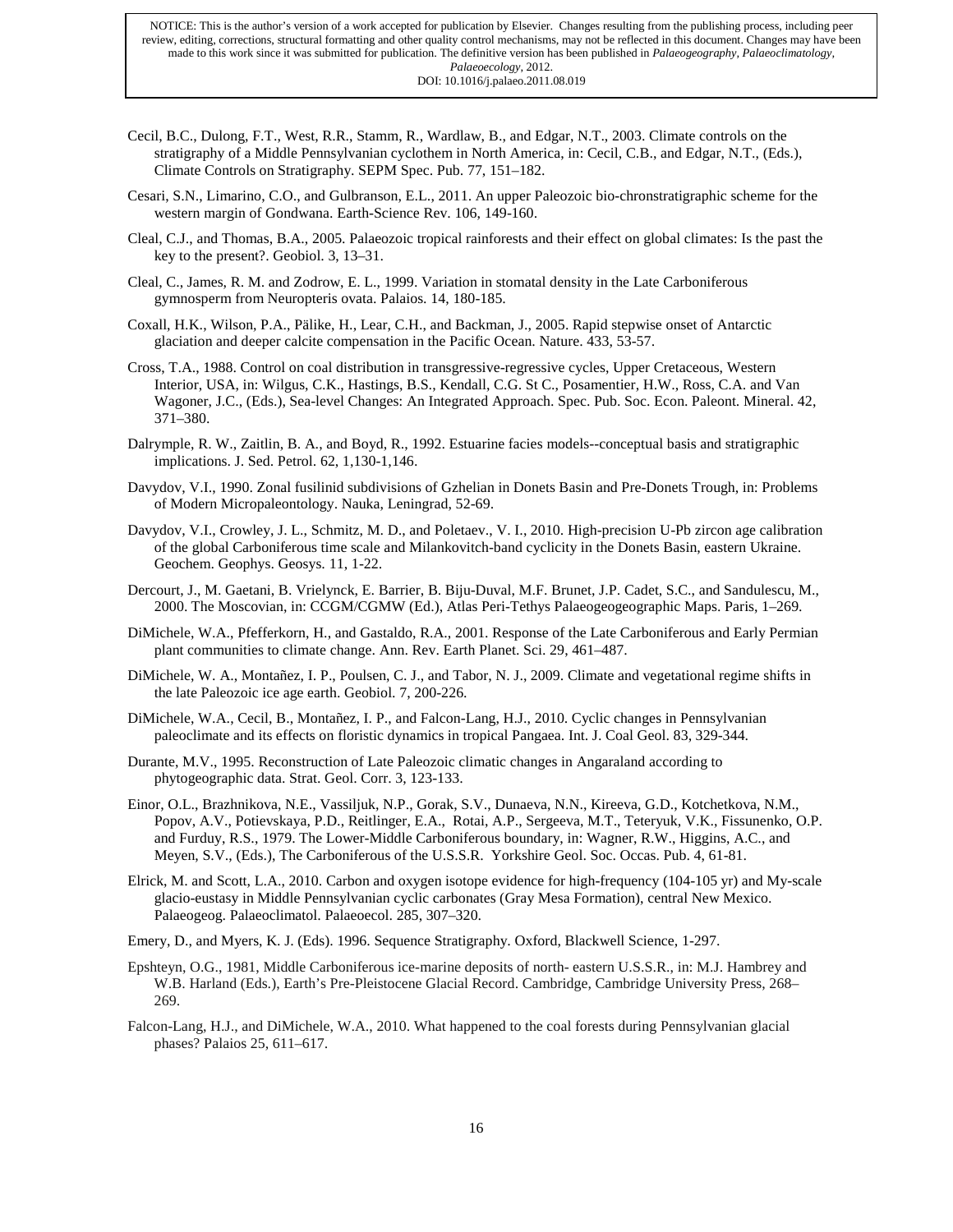- Falcon-Lang, H.J., Nelson, J., Elrick, S., Looy, C., Ames, P., and DiMichele, W.A., 2009. Incised valley-fills containing conifers imply that seasonally-dry vegetation dominated Pennsylvanian tropics lowlands. Geology 37, 923–926.
- Falcon-Lang, H.J., Heckel, P.H., DiMichele, W.A., and 11 others. No major stratigraphic gap exists near the middleupper Pennsylvanian (Desmoinesian-Missourian) boundary in North America. Palaios 26, 125-139.
- Feldman, H.R., Franseen, E.K., Joeckel, R.M. and Heckel, P.H., 2005. Impact of longer-term modest climate shifts on architecture of high-frequency sequences (cyclothems), Pennsylvanian of Mid-continent U.S.A. J. Sed. Res. 75, 360–368.
- Fielding, C., 1984. Upper delta plain lacustrine and fluviolacustrine facies from the Westphalian of the Durham coalfield, NE England. Sedimentol. 31, 547–567.
- Fielding, C.R., Frank, T.D., Birgenheier, L.P., Rygel, M.C., Jones, A.T., and Roberts, J., 2008. Stratigraphic imprint of the Late Paleozoic Ice Age in eastern Australia: a record of alternating glacial and nonglacial climate regime. J. Geol. Soc. 165, 129-140.
- Fielding, C.R., Frank, T.D., Isbell, J.L., Henry, L.C., and Domack, E.W., 2010. Stratigraphic signature of the late Paleozoic Ice Age in the Parmeener Supergroup of Tasmania, SE Australia, and inter-regional comparisons. Palaeogeog. Palaeoclimatol. Palaeoecol. 298, 70-90.
- Fischbein, S.A., Joeckel, R.M., and Fielding, C.R., 2009. Fluvial-estuarine reinterpretation of large, isolated sandstone bodies in epicontinental cyclothems, Upper Pennsylvanian, northern Mid-continent, USA, and their significance for understanding late Paleozoic sea-level fluctuations. Sed. Geol. 216, 1-2, 15-28.
- Fisunenko, O. P., 2000. On the problem of the Moscovian Stage. Lugansk Pedagogical Inst., Lugansk, Ukraine. 1-115.
- Flint, S., Aitken, J., and Hampson, G., 1995. Application of sequence stratigraphy to coal-bearing coastal plain successions: implications for the UK Coal Measures, in: Whateley, M.K.G., and Spears, D.A., (Eds.), European Coal Geology: Geol. Soc. London, Spec. Pub. 82, 1-16.
- Fohrer, B., Nemyrovska, T.I., Samankassou, E., and Ueno, K., 2007. The Pennsylvanian (Moscovian) Izvarino Section, Donets Basin, Ukraine: a multidisciplinary study on microfacies, biostratigraphy (conodonts, foraminifers, and ostracodes), and paleoecology. J. Paleont. 81 (Suppl. 69), 1–85.
- Franseen, E.K., Goldstein, R.H., and Whitesell, T.E., 1993. Sequence Stratigraphy of Miocene Carbonate Complexes, Las Negras Area, Southeastern Spain: Implications for Quantification of Changes in Relative Sealevel, in: Loucks, R.G. and Sarg, J.F., (Eds.), Carbonate Sequence Stratigraphy: Recent Developments and Applications. Am. Assoc. Petrol. Geol. Mem. 57, 409-434.
- Gastaldo, R.A., DiMichele, W.A., and Pfefferkorn, H.W., 1996. Out of the icehouse and into the greenhouse: A Late Paleozoic analog for modern global vegetational change. GSA Today. 6, 1–7.
- Galloway, W.E., 1989. Genetic stratigraphic sequences in basin analysis. I. Architecture and genesis of floodingsurface bounded depositional units. Amer. Assoc. Petrol. Geol. Bull. 73, 125–142.
- Gonzalez, C.R., 1990. Development of the Late Paleozoic glaciations of the South American Gondwana in western Argentina. Palaeogeog. Palaeoclimat. Palaeoecol.79, 275– 287.
- Gulbranson, E.L., Montañez, I.P., Schmitz, M.D., Limarino, C.O., Isbell, J.L., Marenssi, S.A., and Crowley, J.L., 2010. High-precision U-Pb calibration of Carboniferous glaciation and climate history, NW Argentina. Geol. Soc. Amer. Bull. 122, 1480-1498.
- Hampson, G., Stollhofen, H., and Flint, S., 1999. A sequence stratigraphic model for the Lower Coal Measures (Upper Carboniferous) of the Ruhr district, North-west Germany. Sedimentol. 46, 1199-1231.
- Heckel, P.H., 1977. Origin of phosphatic black shale facies in Pennsylvanian cyclothems of mid-continent North America. Amer. Assoc. Petrol. Geol. Bull. 61, 1045–1068.
- Heckel, P.H., 1986. Sea-level curve for Pennsylvanian eustatic marine transgressive-regressive depositional cycles along mid-continent outcrop belt, North America. Geology 14, 330-334.
- Heckel, P.H., 1994. Evaluation of evidence for glacioeustatic control over marine Pennsylvanian cyclothems in North America and consideration of possible tectonic effects, in: Dennison, J.M., and Ettensohn, F.R. (Eds.), Tectonic and eustatic controls on sedimentary cycles: SEPM Concepts in Sediment. Paleontol. Series 4, 65–87.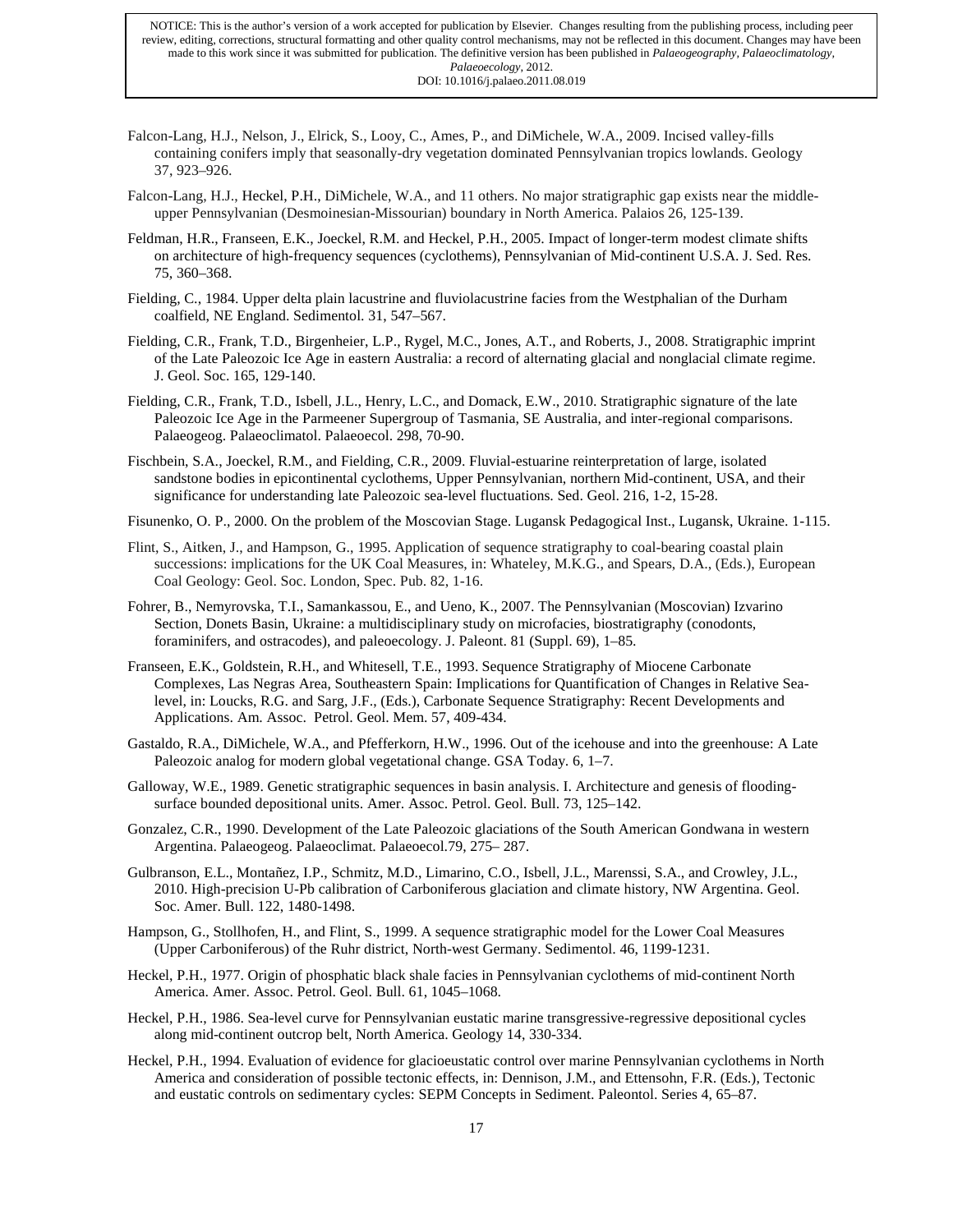- Heckel, P.H., 2008. Pennsylvanian cyclothems in Mid-continent North America as far-field effects of waxing and waning of Gondwana ice sheets, in: Fielding, C.R., Frank, T.D., and Isbell, J.L., (Eds.), Resolving the Late Paleozoic Ice Age in Time and Space. Geol. Soc. Amer. Spec. Pub. 441, 275-290.
- Heckel, P. H., Alekseev, A. S. Barrick, J. E., Boardman, D. R., Goreva, N. V., Nemyrovska, T. I., Ueno, K., Villa, E., and Work, D.M., 2007. Cyclothem [''digital''] correlation and biostratigraphy across the global Moscovian-Kasimovian-Gzhelian stage boundary interval (Middle-Upper Pennsylvanian) in North America and eastern Europe. Geology 35, 607–610.
- Hilton J. and Cleal C.J., 2007. The relationship between Euramerican and Cathaysian tropical floras in the late Palaeozoic: Palaeobiogeographical and palaeogeographical implications. Earth-Sci. Rev. 85, 85–116.
- Holz, M., Franca, A.B., Souza, P.A., Iannuzzi, R., and Rohn, R., 2010. A stratigraphic chart of the Late Carboniferous/Permian succession of the eastern border of the Parana Basin, Brazil, South America. Jour. South Amer. Earth Sci. 29, 381-399.
- Holz, M., Souza, P.A., and Iannuzzi, R., 2008. Sequence stratigraphy and biostratigraphy of the Late Carboniferous to Early Permian glacial succession (Itarare subgroup) at the eastern-southeastern margin of the Parana Basin, Brazil, in: Fielding, C.R., Frank, T.D., and Isbell, J.L., (Eds.), Resolving the Late Paleozoic Ice Age in Time and Space. Geol. Soc. Amer. Spec. Pub. 441, 115-129.
- Horton, D.E. and Poulsen, C.J., 2009. Paradox of late Paleozoic glacioeustasy. Geology 37, 715-718.
- Horton, D.E., Poulsen, C.J., and Pollard, D., 2007. Orbital and CO<sub>2</sub> forcing of late Paleozoic continental ice sheets. Geophys. Res. Lett. 34, L19708, 1-6.
- Horton, D.E., Poulsen, C.J., and Pollard, D., 2010. Influence of high-latitude vegetation feedbacks on late Paleozoic glacial cycles. Nat. Geosci. 3, 572-577.
- Hunt, D., Tucker, M.E., 1992. Stranded parasequences and the forced regressive wedge systems tract: deposition during base-level fall. Sediment. Geology 81, 1–9.
- Inosova K.I., Kruchina A.K., and Shvartsman, E.G.,1976. Atlas of microspores and pollen from the Upper Carboniferous and Lower Permian of the Donets Basin. Nedra, Moscow, 1-159, (in Russian).
- Isbell, J. L., Miller, M. F., Wolfe, K. L., and Lenaker, P. A., 2003. Timing of late Paleozoic glaciation in Gondwana; was glaciation responsible for the development of Northern Hemisphere cyclothems?, in: Chan, M.A., and Archer, A.W., (Eds.), Extreme Depositional Environments: Mega End Members in Geologic Time Geol. Soc. Amer. Spec. Pub. 370, 5-24.
- Isbell, J.L., Cole, D.I., and Catuneanu, O., 2008. Carboniferous-Permian glaciation in the main Karoo Basin, South Africa: stratigraphy, depositional controls, and glacial dynamics, in: Fielding, C.R., Frank, T.D., and Isbell, J.L., (Eds.), Resolving the Late Paleozoic Ice Age in Time and Space. Geol. Soc. Amer. Spec. Pub. 441, 71-82.
- Izart, A., C. Briand, D. Vaslet, D. Vachard, R. Coquel and A. Maslo, 1996. Stratigraphy and sequence stratigraphy of the Moscovian in the Donets Basin. Tectonophys. 268, 189-209.
- Izart, A., Le Nindre, Y., Stephenson, R., Vaslet, D., and Stovba, S., 2003. Quantification of the control of sequences by tectonics and eustacy in the Dniepr-Donets Basin and on the Russian Platform during Carboniferous and Permian. Bull. Soc. Geol. France. 174, 1, 93-100.
- Izart, A., Sachsenhofer, R.F., Privalov, V.A., Elie, M., Panova, E.A., Antsiferov, V.A., Alsaab, D., Rainer, T., Sotirov, A., Zdravkov, A., and Zhykalyak, M.V., 2006. Stratigraphic distribution of macerals and biomarkers in the Donets Basin: implications for paleoecology, paleoclimatology and eustacy. Int. Jour. Coal Geol. 66, 69– 107.
- Joachimski, M.M., von Bitter, P.H., and Buggisch, W., 2006. Constraints on Pennsylvanian glacio-eustatic sea-level changes using oxygen isotopes on conodont apatite. Geology 34, 277–280.
- Kabanov, P.B., Alekseeva, T. V., Alekseeva, V. A. Alekseev, A. O., and Gubin, S. V., 2010. Paleosols in Late Moscovian (Carboniferous) Marine Carbonates of the East European Craton Revealing "Great Calcimagnesian Plain" Paleolandscapes. Jour. Sed. Res., 80, 195 - 215.
- Kendall C.G. and Lerche, I., 1988. The rise and fall of eustacy, in: Wilgus, C.K., Hastings, B.S., Kendall, C.G.St.C., Posamentier, H.W., Ross, C.A., and Van Wagoner, J.C., (Eds.), Sea-Level Changes: An Integrated Approach.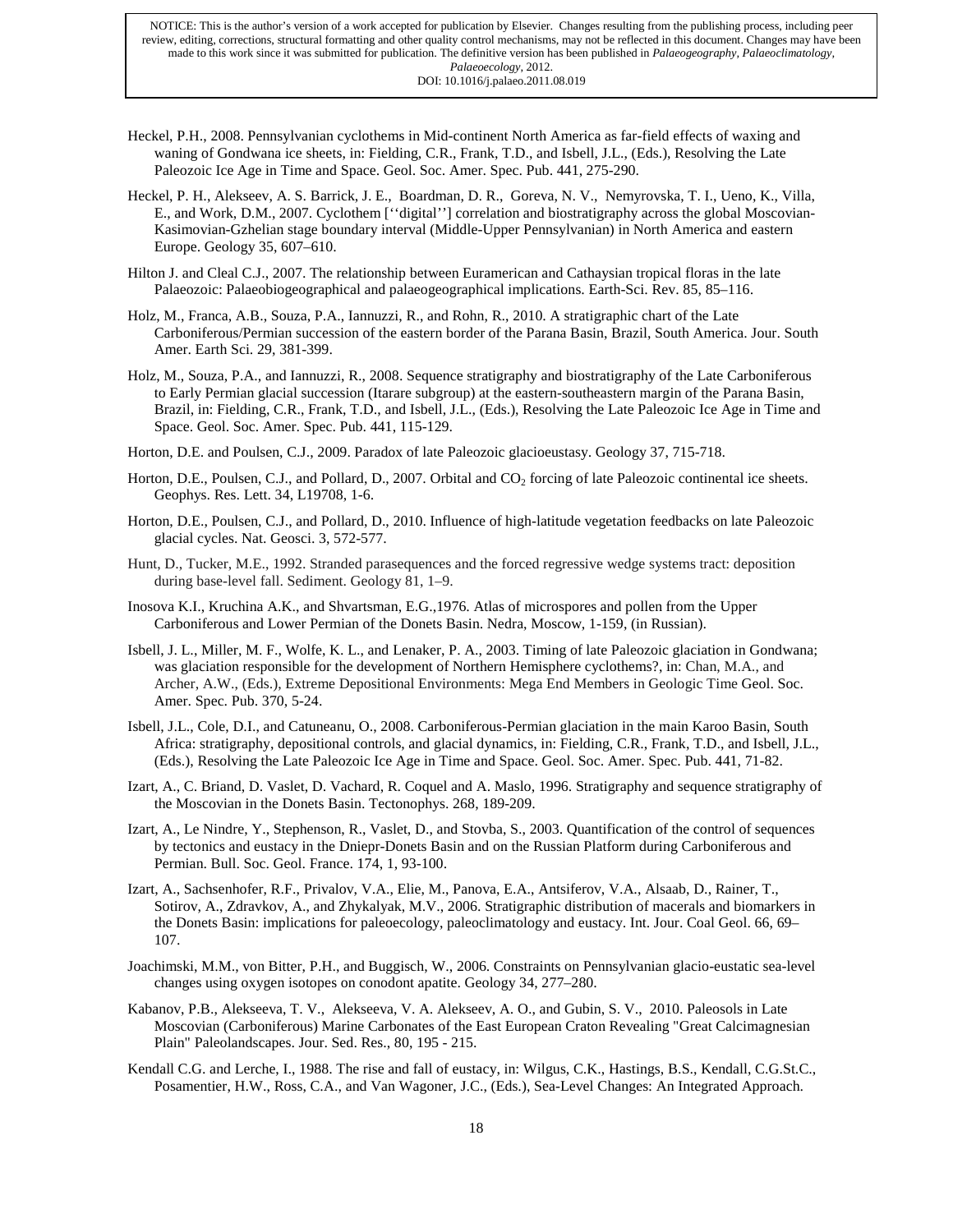SEPM Spec. Pub. 42, 3–18.

Kraus, M.J., 1999. Paleosols in clastic sedimentary rocks: their geologic significance. Earth-Sci. Rev., 47, 41–70.

- Laskar, J., Joutel, F., and Robutel, P., 1993. Orbital, precessional, and insolation quantities for the Earth for —20 and +10 My. Astron. Astrophys. 270, 522-533.
- Laskar, J., Robutel, F., Joutel, M., Gastineau, A.C., Correia, M., and Levrard, B., 2004. A long-term numerical solution for the insolation quantities of the earth. Astron. Astrophys. 428, 261–285.
- Lebedev, N. I., 1924. Materials for Donets Basin geology. News of Ekaterinoslav Mining Institute. 14(2), 1-114. (In Russian).
- Liu, X., F. Huang, P. Kong, A. Aimin, X. Li, and Y. Ju, 2010. History of ice sheet elevation in East Antarctica: Paleoclimatic implications. Earth Planet. Sci. Lett. 290, 281–288.
- Lutugin, L. I., and Stepanov, P. I., 1913. Donets Coal Basin, in: Geological Committee, St. Petersburg (Eds.), Coal Minings in Russia, pp. 112-143. (in Russian).
- Mack, G.H., James, W.C., and Monger, H.C., 1993. Classification of paleosols. Geol. Soc. Amer. Bull. 105, 129-136.
- Maguregui J., and Tyler, N., 1991. Evolution of Middle Eocene tide-dominated deltaic sandstones, Lagunillas Field, Maracaibo Basib, Western Venezuela, in: Miall, A.D., and Tyler, N., (Eds.), The Three-dimensional Facies Architecture of Terrigenous Clastic Sediments, and Its Implications for Hydrocarbon Discovery and Recovery: Concepts in Sedimentology and Paleontology 3, SEPM, Tulsa, 233–244.
- Makarov, I.A. 1982. Description of the stratigraphic cross-sections of the lower and middle Carboniferous of the Donets Basin. Ukrainian Geological Ministry, PGO Donbas Geology, Artemovsk GPE. (in Russian).
- Makarov, I.A. 1985. Description of the stratigraphic cross-sections of the upper Carboniferous of the Donets Basin. Ukrainian Geological Ministry, PGO Donbas Geology, Artemovsk GPE. (in Russian).
- Marriott, S.B. and Wright, V.P., 1993. Paleosols as indicators of geomorphic stability in two Old Red Sandstone alluvial suites, South Wales. J. Geol. Soc. London. 150, 1109–1120.
- Maynard, T.R., Leeder, M.R., 1992. On the periodicity and magnitude of Late Carboniferous glacio-eustatic sea-level changes. Jour. Geol. Soc. London 149, 303-311.
- Maystrenko, Y., Stovba, S., Stephenson, R., Bayer, U., Menyoli, E., Gajewski, D., Huebscher, C., Rabbel, W., Saintot, A., Starostenko, V., Thybo, H. and Tolkunov, A., 2003. Crustal-scale pop-up structure in cratonic lithosphere: DOBRE deep seismic reflection study of the Donbas fold belt, Ukraine. Geology 31, 733–736.
- McCabe, P. J., 1984. Depositional models of coal and coal-bearing strata, in: Rahmani, R. A., and Flores, R. M., (Eds.), Sedimentology of coal and coal- bearing sequences. Int. Assoc. Sediment. Spec. Pub. 7, 13–42.
- McCabe, P. J., and Parrish, J. T., 1992. Tectonic and climatic controls on the distribution and quality of Cretaceous coals, in: McCabe, P. J., and Parrish, J. T., (Eds.), Controls on the distribution and quality of Cretaceous coals. Geol. Soc. Amer. Spec. Pub. 267, 1–15.
- McCann, T., 1998. Sandstone composition and provenance of the Rotliegend of the NE German Basin. Sed. Geol. 116, 177-198.
- McCann, T., Saintot, A., Chalot-Prat, F., Kitchka, A., Fokin, P., Alekseev, and EUROPROBE-INTAS Research Team, 2003. Evolution of the southern margin of the Donbas (Ukraine) from Devonian to early Carboniferous times, in: T. McCann and A. Saintot, (Eds.), Tracing Tectonic Deformation Using The Sedimentary Record. Geol. Soc. London, Spec. Pub. 208, 117-135.
- Mitchum, R. M. J. and Van Wagoner, J. C., 1991. High-frequency sequences and their stacking patterns: sequence stratigraphic evidence of high-frequency eustatic cycles. Sed. Geol., 70, 131–160.
- Montañez I.P., Bishop J., Gulbranson E., Poulsen C., Cecil, B., 2008. Far and near-field linkages in Permo-Carboniferous climate, sea-level and glaciation. Geol. Soc. Amer. Abstracts with Programs 40, p. 400.
- Nadon, G.C., 1998. Magnitude and timing of peat-to-coal compaction. Geology 26, 727-730.

Nemyrovska, T. I., 1999. Bashkirian conodonts of the Donets Basin, Ukraine. Scripta Geologica 43, 115-119.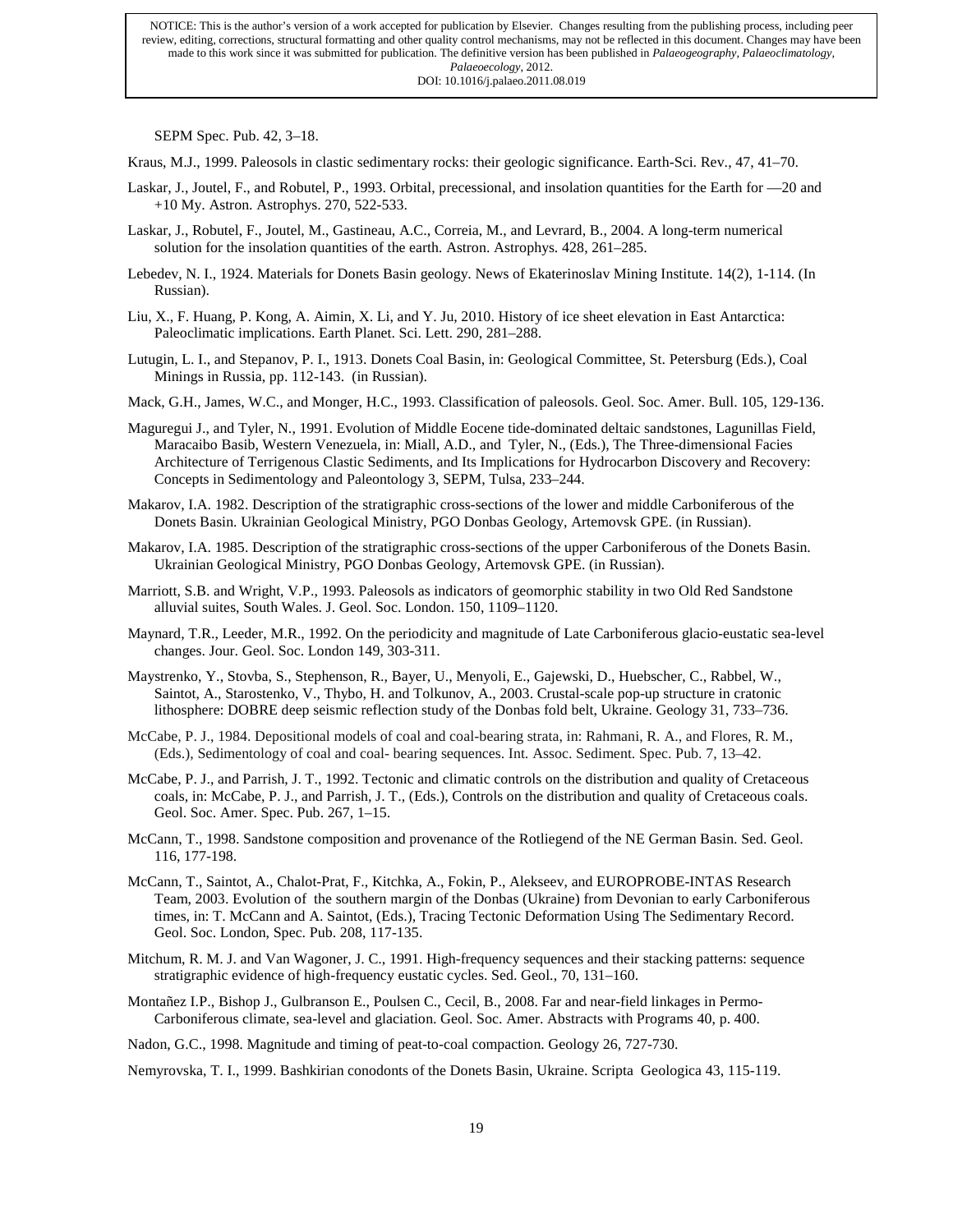- Nemyrovska, T. I., Perret, M.M.F., and Alekseev, A., 1999. On Moscovian (Late Carboniferous) conodonts of the Donets Basin, Ukraine. Neues Jahr. Geol. Palae. 214, 169-194.
- Nummedal, D. and Swift, D.J.P., 1987. Transgressive stratigraphy at sequence-bounding unconformities: some principles derived from Holocene and Cretaceous examples, in: Nummedal, D., Pilkey, O.H., and Howard, J.D., (Eds.), Sea-level fluctuation and coastal evolution. SEPM Spec. Pub. 41, 241-260.
- Ogg, J.G., Agterberg, F.P., and Gradstein, F.M., 2004. The Cretaceous Period, in: Gradstein, F., Ogg, J. and Smith, A., (Eds.), A Geologic Time Scale 2004. Cambridge Univ. Press, Cambridge, 344-383.
- Olszewski, T.D. and Patzkowsky, M.E., 2003. From cyclothems to sequences: the record of eustasy and climate on an icehouse epeiric platform (Pennsylvanian–Permian, North American mid-continent). J. Sed. Res. 73, 15–30.
- Oplustil, S. and Cleal, C.J., 2007. A comparative analysis of some Late Carboniferous basins of Variscan Europe. Geol. Mag. 144, 417-448.
- Ortí Cabo, F., Pueyo Mur, J. J., Geisler-Cussey, D., and Dulau, N., 1984. Evaporitic sedimentation in the coastal salinas of Santa Pola (Alicante, Spain), in: Ortí Cabo, F. and Busson, G., (Eds.), Introduction to the Sedimentology of the Coastal Salinas of Santa Pola (Alicante, Spain). Revista del Instituto de Investigaciones Geológicas, Barcelona. 38/39, 169–220.
- Pälike, H., Norris, R.D., Herrle, J.O.,Wilson, P.A., Coxall, H.K., Lear, C.H., Shackleton, N.J., Tripati, A.K., and Wade, B.S., 2006. The heartbeat of the Oligocene climate system. Science. 314, 1894–1898.
- Phillips T.L., and Peppers R.A., 1984. Changing patterns of Pennsylvanian coal-swamp vegetation and implications of climate control on coal occurrence. Int. J. Coal Geol. 3, 205–55.
- Poletaev, V. I., Vakarchuk, G.I., and Vinnichenko, L.I., 1991. Local zones and major Lower Carboniferous biostratigraphic boundaries of the Donets Basin (Donbass), Ukraine, U.S.S.R. Courier Forsch. Senekenberg. 130, 47–59.
- Pollard, D. and DeConto, R. M., 2005. Hysteresis in Cenozoic Antarctic ice sheet variations. Glob. Planet. Change. 45,  $9 - 21$ .
- Poulsen, C.J., Pollard, D., Montañez, I.P. and Rowley, D., 2007. Late Paleozoic tropical climate response to Gondwanan deglaciation. Geology 35, 771-774.
- Popov, A.V., 1979. Kamennougol'nyye ammonoidei Donbassa i ikh stratigraficheskoye znacheniye. Carboniferous Ammonoidea of the Donets Basin and their stratigraphic significance, Trudy - Vsesoyuznyy Ordena Lenina Nauchno-Issledovatel'skiy Geologicheskiy Institut in: A.P. Karpinskogo, (Ed.), Novaya Seriya. 1-106.
- Posamentier, H.W. and Allen, G.P., 1999. Siliciclastic sequence stratigraphy: concepts and applications. SEPM Concepts in Sediment. Paleontol. 7, 210 pp.
- Ramezani, J., Schmitz M.D., Davydov V.I., Bowring S.A., Snyder W.S., and Northrup C.J., 2007. High-precision U-Pb zircon age constraints on the Carboniferous-Permian boundary in the Southern Urals stratotype. Earth Planet. Sci. Lett. 256, 244-257.
- Rasbury, T. Hanson G.N., Meyers W.J., Holt W.E., Goldstein R.H., and Saller A.H., 1998. U-Pb dates of paleosols: constraints on late Paleozoic cycle durations and boundary ages. Geology 26, 403-406.
- Riegel, W., 1991. Coal cyclothems and some models for their origin, in: Einsele G., Ricken W., Seilacher A., (Eds.), Cycles and Events in Stratigraphy. Springer, New York, 733–750.
- Rocha-Campos, A.C. dos Santos, P.R., and Canuto, J.R., 2008. Late Paleozoic glacial deposits of Brazil: Parana Basin, in: Fielding, C.R., Frank, T.D., and Isbell, J.L., (Eds.), Resolving the Late Paleozoic Ice Age in Time and Space. Geol. Soc. Amer. Spec. Pub. 441, 97-114.
- Roscher, M. And Schneider, J.W., 2006. Permo-Carboniferous climate: Early Pennsylvanian to Late Permian climate development of Central Europe in a regional and global context, in: Lucas, S.G., Cassinis, G. and Schneider, J.W., (Eds.), Non-Marine Permian Biostratigraphy and Biochronology. Geol. Soc. London, Spec. Pub. 265, 95–136.
- Rowley, D.B., Raymond, A., Parrish, J.T., Lottes, A.L., Scotese, C.R., and Ziegler, A.M., 1985. Carboniferous paleogeographic, phytogeographic, and paleoclimatic reconstructions. Int. J. Coal Geol. 5, 7-42.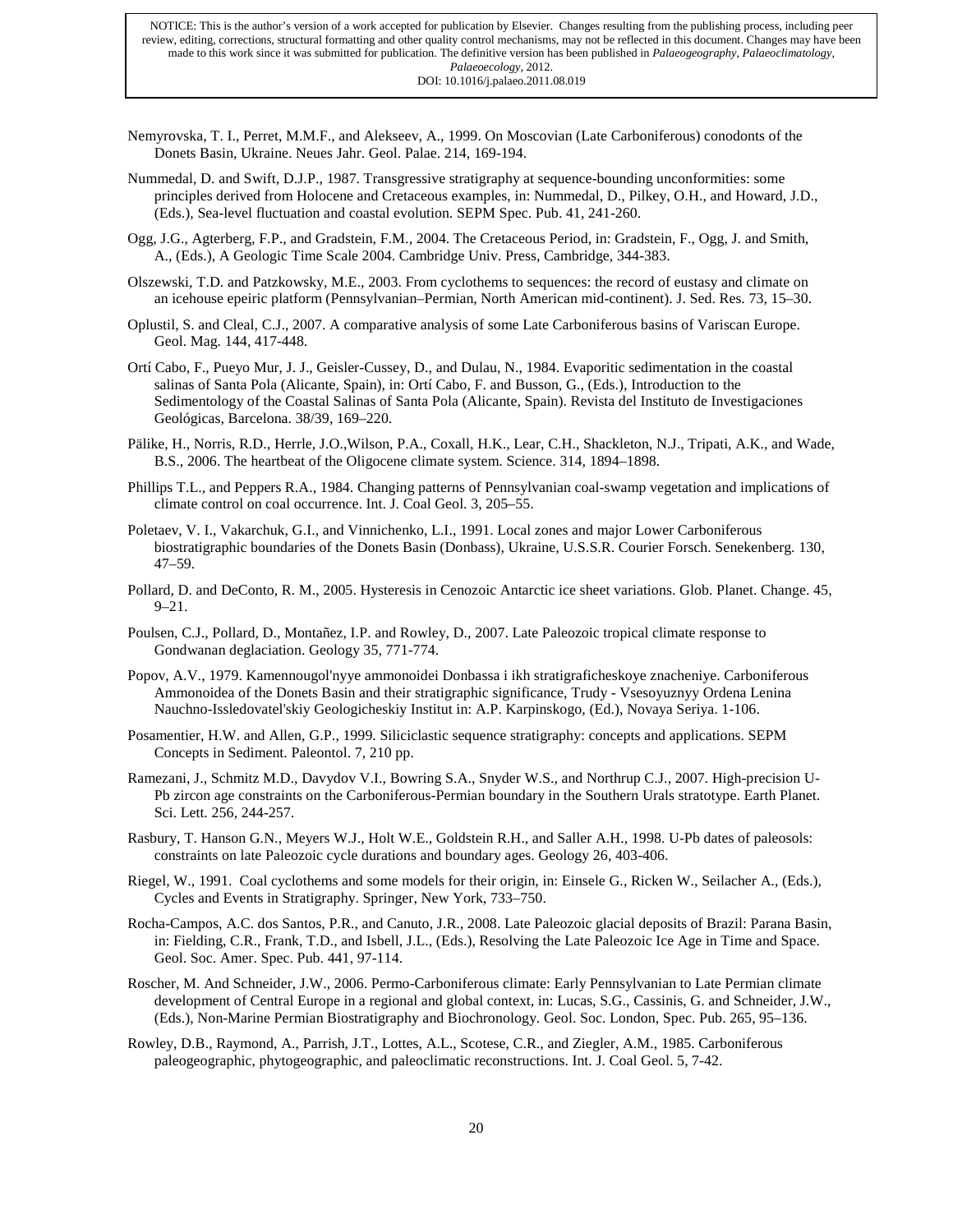- Rygel, M.C., Fielding, C.R., Frank, T.D., and Birgenheier, L.P., 2008. The magnitude of Late Paleozoic glacioeustatic fluctuations: A synthesis. Jour. Sed. Res. 78, 500-511.
- Sachsenhofer, R. F., Privalov, V.A., Izart, A., Elie, M., Kortensky, J., Panova, E.A., Sotirov, A., and Zhykalyak, M.V., 2003. Petrography and geochemistry of Carboniferous coal seams in the Donets Basin (Ukraine); implications for paleoecology. Int. J. Coal Geol. 55, 225-259.
- Sachsenhofer, R. F., Privalov, V.A., and Panova, E.A., in press. Basin evolution and coal geology of the Donets Basin (Ukraine, Russia): An overview. Int. J. Coal Geol.
- Saintot, A., Stephenson, R., Brem, A., Stovba, S., and Privalov, V., 2003. Paleostress field reconstruction and revised tectonic history of the Donbas fold and thrust belt (Ukraine and Russia). Tectonics 22, 1059, doi: 10.1029/2002TC001366.
- Shchegolev, A. K., 1975. The evolution of the vegetation in the south of the European USSR, from the end of the middle Carboniferous to the Permian: Extent and stratigraphic divisions of the upper Carboniferous or Stephanian. C. R. Congr. Int. Stratigr. Geol. Carbonifere. 4, 275 – 280.
- Shchegolev, A. K., and Kozitskaya, R. I., 1984. The paleontological basis of the project of the Upper Carboniferous standard scale in the Europe and the central Asia, in: Menner, V.V. and Grigor'yeva, A.D., (Eds.), The Upper Carboniferous of the USSR. Nauka, Moscow, 107-113, (in Russian).
- Shanley, K.W. and McCabe, P.J., 1994. Perspectives on the sequence stratigraphy of continental strata. Amer. Assoc. Petrol. Geol. Bull. 78, 544-568.
- Soreghan, G.S., and Giles, K.A., 1999. Amplitudes of Late Pennsylvanian glacioeustasy. Geology 27, 255–258.
- Stephenson, R.A., Stovba, S.M., and Starostenko, V.I., 2001. Pripyat– Dniepr– Donets Basin: implications for dynamics of rifting and the tectonic history of the northern Peri-Tethyan platform, in: Ziegler, P.A., Cavazza, W., Robertson, A.H.F., and Crasquin-Soleau, S., (Eds.), Peri-Tethyan Rift/Wrench Basins and Passive Margins. Peri-Tethys Memoir 6. Memoires du Museum National d'Histoire Naturelle, Paris. 186, 369-406.
- Stephenson, R.A., Yegorova, T., Brunet, M.-F., Stovba, S., Wilson, M., Starostenko,V., Saintot, A. & Kusznir, N., 2006. Late Paleozoic intra- and pericratonic basins on the East European Craton and its margins, in: Gee, D.G. and Stephenson, R.A., (Eds.), European Lithosphere Dynamics. Geol. Soc. London Mem. 32, 463-479.
- Stollhofen, H., Werner, M., Stanistreet, I.G., and Armstrong, R.A., 2008. Single-zircon U-Pb dating of Carboniferous-Permian tuffs, Namibia, and the intercontinental deglaciation cycle framework, in: Fielding, C.R., Frank, T.D., and Isbell, J.L. (Eds.), Resolving the Late Paleozoic Ice Age in Time and Space. Geol. Soc. Amer. Spec. Pub. 441, 83-96.
- Strasser, A., Hilgen, F.J. and Heckel, P.H. 2006. Cyclostratigraphy concepts, definitions, and applications. Newslett. Strat. 42, 75-114.
- Strong, N. and Paola, C., 2008. Valleys that never were: Time surfaces versus stratigraphic surfaces. J. Sed. Res. 78, 579-593.
- Tandon, S.K., and Gibling, M.R., 1994. Calcrete and coal in late Carboniferous cyclothems of Nova Scotia, Canada: Climate and sea-level changes linked. Geology 22, 755-758.
- Tschernyshev, F. N., and Lutugin, L. I., 1897. Donets Basin. News Soc. Mining Eng. 11, 15-40. (in Russian).
- Van Wagoner, J.C., Mitchum R.M., Posamentier, H.W., and Vail, P.R., 1987. Seismic stratigraphy interpretation using sequence stratigraphy: Part 2, Key definitions of sequence stratigraphy, in: Bally, A.W., (Ed.), Atlas of Seismic Stratigraphy. Amer. Assoc. Petrol. Geol. Stud. Geol. 27, 11-14.
- Van Wagoner, J.C., Posamentier, H.W., Mitchum, R.M., Vail, P.R., Sarg, J.F., Loutit, T.S., and Hardenbol, J., 1988. An overview of the Fundamentals of Sequence Stratigraphy and key definitions, in: Wilgus, et al, (Eds.), Sea-Level Changes: An Integrated Approach. SEPM Spec. Pub. 42, 39-45.
- Vdovenko, M.V., 2001. Atlas of foraminifera from the Upper Vise´an and Lower Serpukhovian (Lower Carboniferous) of the Donets Basin (Ukraine). Abhand. Ber. Natur. 23, 93–178.
- Vdovenko, M. V., Aizenverg, D.Y. Nemirovskaya, T. I. and Poletaev, V. I., 1990. An overview of Lower Carboniferous biozones of the Russian Platform. J. Foram. Res. 20, 184-194.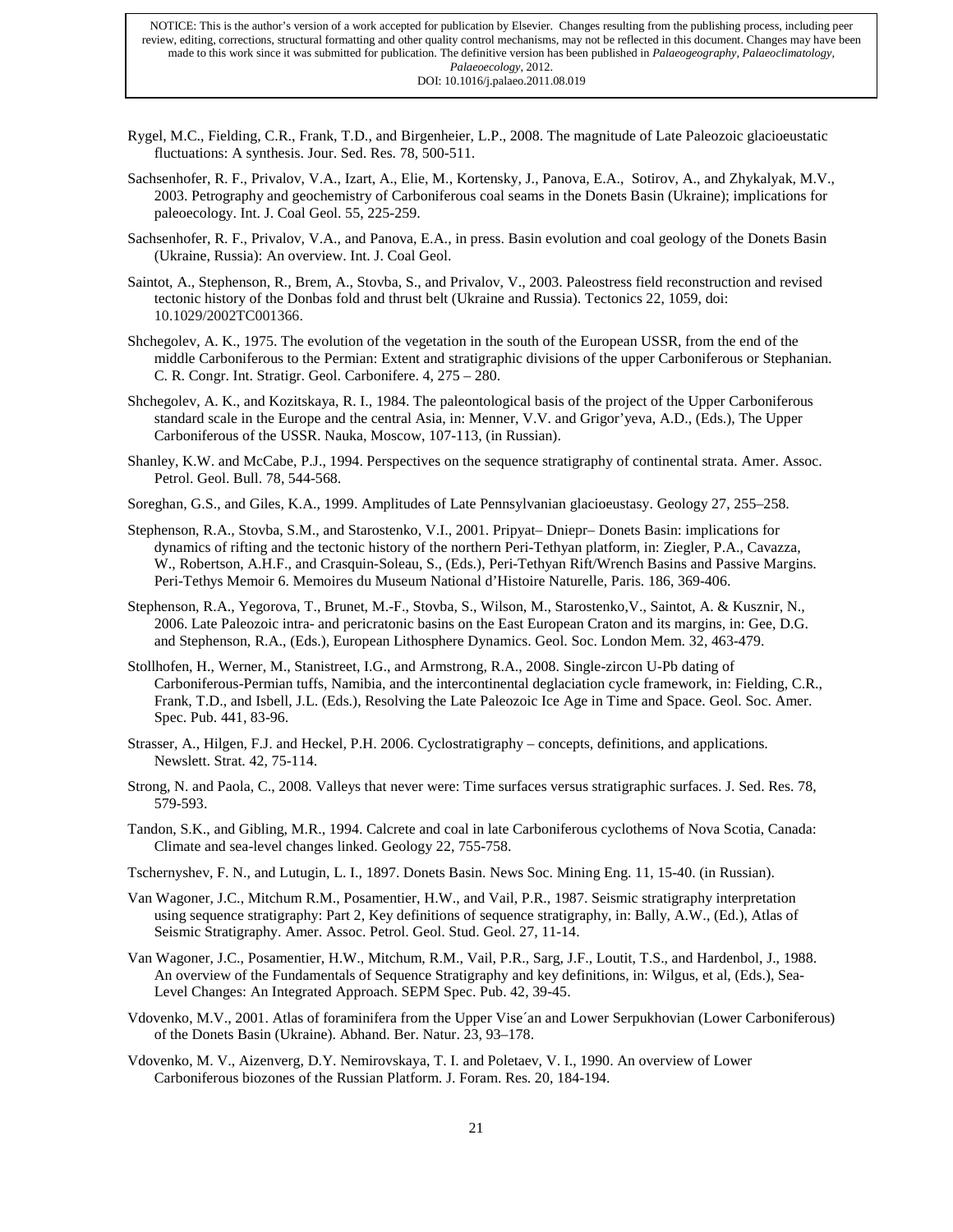- Wanless, H.R., and Shepard, F.P., 1936. Sea-level and climatic changes related to late Paleozoic cycles. Geol. Soc. Am. Bull. 47, 1177–1206.
- Weedon, G.P., and Read, W.A., 1995. Orbital-climatic forcing of Namurian cyclic sedimentation from spectral analysis of the Limestone Coal Formation, central Scotland, in: House, M.R. and Gale, A.S., (Eds.), Orbital Forcing Timescales and Cyclostratigraphy. Geol. Soc. London Spec. Pub. 85, 51-66.
- West, R.R., Archer, A.W., and Miller, K.B., 1997. The role of climate in stratigraphic patterns exhibited by late Palaeozoic rocks exposed in Kansas. Palaeogeog. Palaeoclimatol. Palaeoecol. 128, 1–16.

Wheeler, H. E., 1959. Stratigraphic units in time and space. Am. J. Sci. 257, 692-706.

- Wright, L.D., 1985. River deltas, in: Davis, R.A. Jr., (Ed.), Coastal Sedimentary Environments (2nd Ed.). Springer, New York, 1–76.
- Zhemchuzhnikov, Y.A., Yablokov, V.S., Bogolioubova, L.I., Botvinkina, L.I., Feofilova, A.P., Ritenberg, M.I., Timofeev, P.P. and Timofeeva, Z.B., 1959. Structure and environment of the main coal-bearing suites and coal seams of the middle Carboniferous of the Donetz basin. I. Tr. Geol. Inst. Akad. Nauk SSSR. 15, 1-332, (in Russian).
- Zhemchuzhnikov, Y.A., Yablokov, V.S., Bogolioubova, L.I., Botvinkina, L.I, Feofilova, A.P., Ritenberg, M.I., Timofeev, P.P. and Timofeeva, Z.B., 1960. Structure and environment of the main coal-bearing suites and coal seams of the middle Carboniferous of the Donetz basin. II. Tr. Geol. Inst. Akad. Nauk SSSR, 15, 1-347, (in Russian).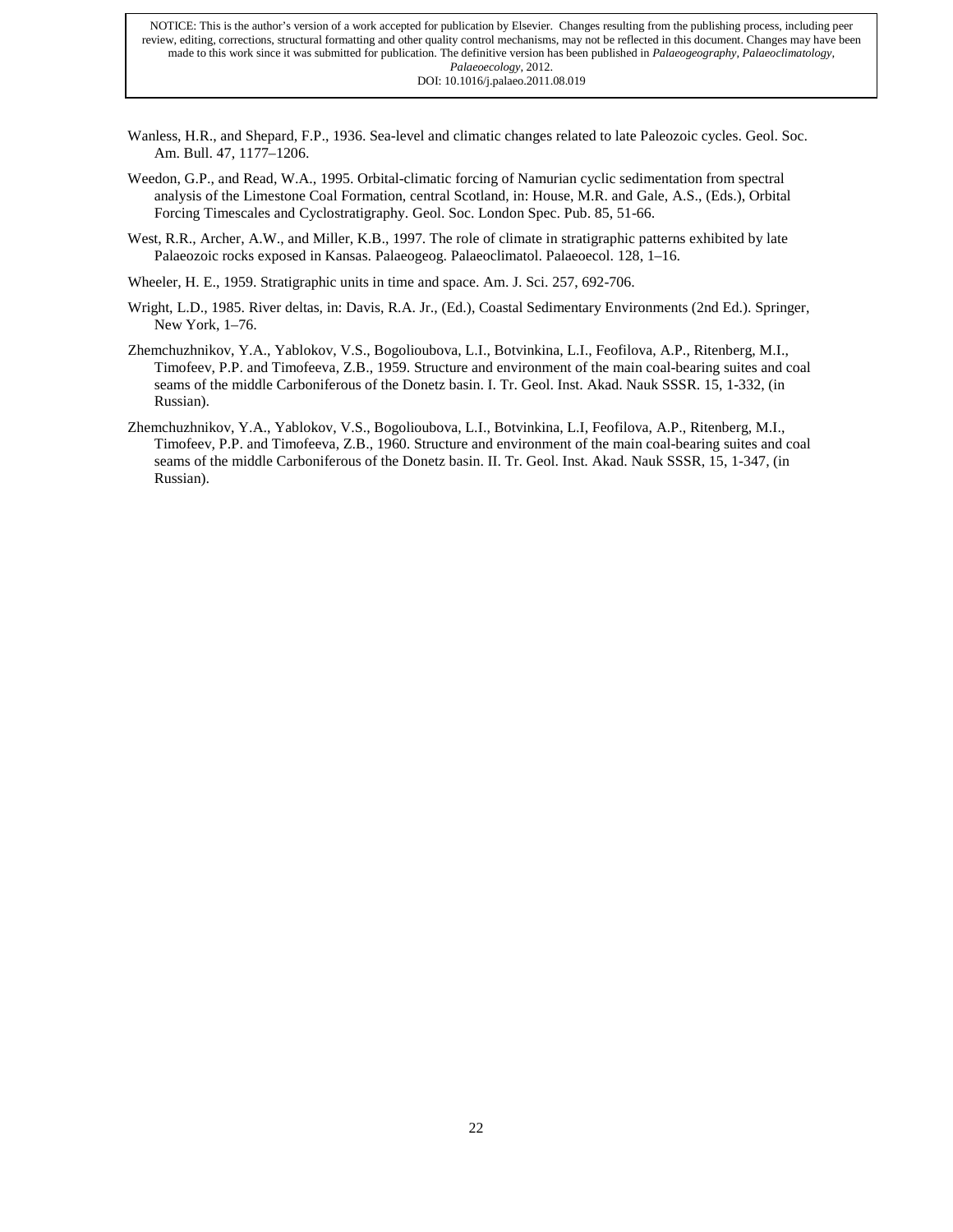DOI: 10.1016/j.palaeo.2011.08.019

# **10. Figure Captions**

Figure 1. Geographic (A), paleogeographic (B), and geologic (C) setting of the Donets Basin. (A) Rectangle outline delineates region shown in C. (B) Mollweide projection for ~300 Ma from Blakey (2008); circle is Donets Basin position and white dashed line is the paleoequator. (C) Study area (white rectangular outline) in Dnieper-Donets aulacogen (horizontal lined pattern).

Figure 2. Long-term cumulative accommodation curves for the Donets Basin. Curves defined using up-dip (light gray trendline) and down-dip cores (black trendline); see Fig. 3 for locations of wells. Age control based on high-precision ID-TIMS U-Pb dates on zircons obtained from tonsteins (diamonds) and biostratigraphy (circles) of major limestones in the Donets succession.

Figure. 3. Geologic map of study area showing locations of field sites (open squares) and subsurface cores (filled circles), including those used for up-dip (open circles) and down-dip (crosshatched circles) subsidence analysis. Transect line used to build across-depositional dip sections shown in Figs. 6, 9-12. Solid and dashed tie-lines show position of outcrop sections and core logs on transect line.

Figure 4. Correlation of Kalinovo (KV) field section with the 'C. Kalinovo' core drilled ~4 km to the NE of the field site. Tie lines correlate major limestones (upper case "O" with numbers) and coals (black bands in delta-top facies denoted by lower case 'o' and numbers). "A" through "F" to the right of the C. Kalinova core log correspond to photographs in Fig. 5.

Figure 5. Field photographs of representative lithofacies, Donets Basin. (A) Laminated and fissile mudstones: marine facies assemblage; hammer handle for scale. (B) Wavy, nodular-bedded carbonate mudstone/wackestone: marine facies assemblage. (C) Planar-tabular cross-bedded sandstones with intercalated laminated to thinly bedded siltstones and fine-grained sandstones: marine facies assemblage. Scale bar is 30 cm. (D) Silty, laminated mudstones with coaly partings and overlying intercalated, ripple-laminated siltstones and fine-grained sandstones: delta-top facies assemblage. (E) Cross-bedded fluvial sandstones; eroded base of channelized sandstone at waist level: terrigenous facies assemblage. (F) Polymict pebble conglomerate with fine-grained arkosic matrix; basal fluvial lag: terrigenous facies assemblage.

Figure 6. Cross-platform correlation of Gzhelian and Moscovian decameter-scale cyclothems based on biostratigraphically constrained major limestones (P4, M7, M8) and coals (m5-3, m6-2; coals shown as black bands). Upper transect exhibits progradational architecture for two evaporite-bearing Gzhelian cyclothems; lower transect shows down-dip seaward thickening of two retrogradational Moscovian cyclothems.  $SB =$  sequence boundary; MFS  $=$ maximum flooding surface;  $TS = \text{transgressive surface}$ .

Figure 7. Typical Pennsylvanian cyclothem types, Donets Basin. Up-dip and down-dip positions of correlated cyclothems illustrate cross-ramp variations in the facies assemblages (FA) of the three types of cyclothems: retrogradational (Serpukhovian C interval), aggradational (Bashkirian G interval), progradational (Moscovian K (lower) and Gzhelian P (upper) intervals).

Figure 8. Depositional model for sequence development during a relative sea-level (base-level) cycle, Donets Basin. (A) Paleosol formation, fluvial incision, and progradational fluvial deposits associated with accommodation minima and early stage of eustatic lowstand (black region on curve). Subaerial exposure associated with development of the sequence boundary (SB) can span the period from onset of forced regression following the highstand peak to the sealevel minimum. (B) Aggradational coastal plain developed during landward retreat of river systems due to increasing accommodation provided by the compound effects of slowing rate of sea-level fall and subsidence (late lowstand; black region on curve). (C) Retrogradational marine-dominated system associated with peak accommodation during eustatic rise (TS to MFS). Following C, an aggradational-to-progradational deltaic system comparable to phase B developed during progressively decreasing rates of accommodation of the highstand.

Figure 9. Sub-seismic scale cross-sections of Moscovian sequences and composite sequences constructed across ~225 km of the Donets depositional ramp. Upper cross-section of strata between the M1 and L1 limestones; lower crosssection of strata between the L1 and K1 limestones. Composite sequence boundaries (bold black lines) are characterized by widely developed incised surfaces and paleosols. Widths of individual facies on the stratigraphic column represent their lateral extent across the Donets ramp. Sets of sequences build into 'composite sequences' which further build into 'long-term composite sequences.'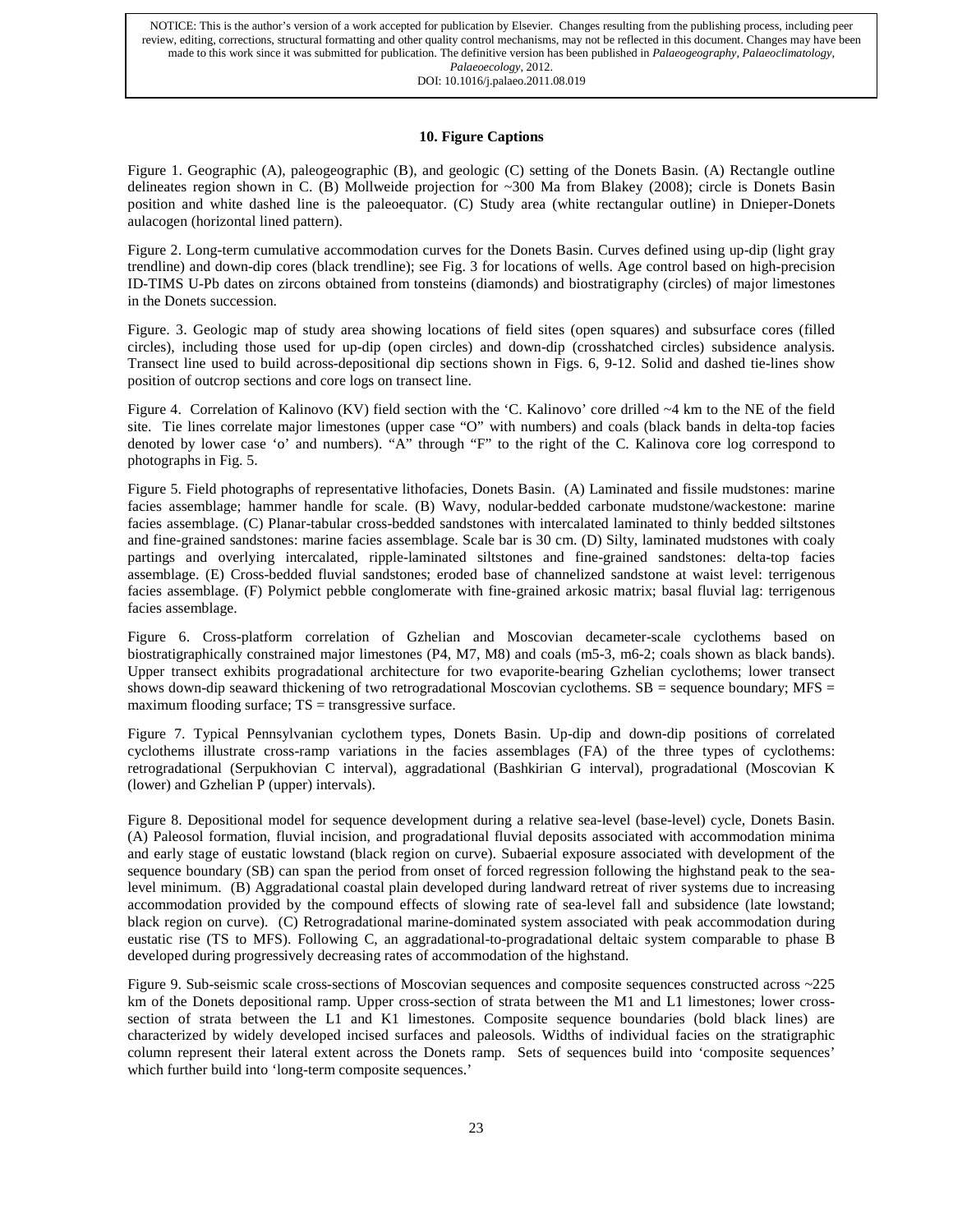Figure 10. Chronostratigraphy (B) and onlap-offlap curve (C) for Moscovian sequences and composite sequences of the K1-M1 interval (A) shown on Fig. 9. (B) Horizontal bars show lateral extent of fluvial sandstones, marine limestones and transgressive sandstones. Symbols show up-dip and down-dip positions of pinning points, described in text. (C) Best estimate of onlap history shown by 5-point running mean of pinning points (bold trendline); muted fine trendline connects all pinning points.

Figure 11. Sequence stratigraphy, chronostratigraphy, and onlap-offlap curve for the mid-Carboniferous boundary interval drawn down-dip (left to right) across ~150 km of the Donets depositional ramp. (A) Cross-section drawn for strata between the D1 and E1 limestones. Mid-Carboniferous boundary shown as heavy dashed line. Strata adjacent to and on top of the paleotopographic high are erosionally truncated at the boundary. Tie-lines between cross-section and chronostratigraphic diagram and temporal positions of key facies and pinning points on chronostratigraphic diagram as for Fig. 10. (C) Best estimate of Serpukhovian-Bashkirian onlap-offlap history shown by same line patterns as in Fig. 10.

Figure 12. Sequence stratigraphy, chronostratigraphy, and onlap-offlap history for the uppermost Moscovian to lower Gzhelian interval drawn down-dip (left to right) across ~200 km of the Donets ramp. (A) Upper cross-section of strata between the O1 and P1 limestones; lower cross-section of strata between the N1-8 and O1 limestones (note overlap between cross sections). (B) Tie-lines, horizontal bars and pinning points on chronostratigraphic diagram as for Figs. 10 & 11. (C) Best estimate of Moscovian to early Gzhelian onlap-offlap history.

Figure 13. Upper Carboniferous relative sea level curve and relationship to cyclothem types, limestone marker beds, and hierarchy of sequences. Generalized stratigraphic column keyed to Figs. 9-12. Time-scale of Davydov et al. (2010) with most recent estimates of Pennsylvanian North American stage boundaries (M. Schmitz and V.I. Davydov, unpublished data); position of ID-TIMS U-Pb ages from Donets tonsteins shown on 'Russian Stages' column. Cyclothem type defined on the basis of four or more consecutive sequences. Best estimate of relative sea-level (5-point running mean) shown by trendline. Gray shading indicates geographic edge of the dataset used in this study. Position of limestone marker beds on relative sea-level curve indicated by red dashed lines. Light and bold gray tie lines link individual composite sequences and longer-term composite sequences to excursions on the curve, respectively.

Figure 14. Donets onlap-offlap history correlated to Moscow Basin curve (Alekseev et al., 1996), temporal and spatial distribution of coals and evaporites in the Donets succession, and best estimates of ages of high-latitude glaciations. Time-scale, U-Pb ages, limestone marker beds, and trendline as in Fig. 13. Blue shading indicates periods during which offlap extended past the '100 km' point on the Donets transect; blue hachured interval delineates period of stable higher sea-level with superimposed third-order lowstands that extend beyond the 100 km point on the Donets ramp. Sea-level stages (I-VII and intermediate-scale cycles (1-7 in Stage VI) as discussed in text (Section 6.). Coal and evaporite abundance shown as:  $1 =$  present across 1-15 km of Donets depositional ramp;  $2 =$  present across 16-50 km;  $3 =$  present across  $51+$  km. Blue bars and vertical lines on far right are estimates of duration and uncertainties, respectively, of glacial periods in northwestern Argentina (Gulbranson et al., 2010), eastern Australia (Fielding et al., 2008), Kalahari-Karoo Basin, southern Africa (Isbell et al., 2008; Stollenhofen et al., 2008) and Parana Basin, Brazil (Holz et al., 2008; 2010; Rocha-Campos et al., 2008) as well as of sea-ice development in the high northern paleolatitudes of Siberia (Epshteyn, 1981). The Permo-Carboniferous succession of the Parana Basin records up to nine cycles of glacial advance-retreat (Holz et al., 2008) grouped into three glacial periods represented by the dark blue bars. No connotation of absolute duration is represented by the length of dark blue bars with unconstrained uncertainties (denoted by a '?'; see Section 7 for details). Hachured bars indicate poorly constrained temporal distribution of ice sheets within that interval.

Figure 15. Heirarchy of Donets sequences and their correlation to previous studies and Midcontinent cyclothems. Stratigraphic section shown for interval of correlated Donets and Midcontinent successions. Limestone marker beds and Donets sequences (right side) presented as 'major', 'intermediate', and 'minor'. 'Major' cyclothems are defined in the Midcontinent succession by the presence of widespread deeper-water conodont-rich shales and associated limestones; 'minor' cyclothems are marine beds of lesser extent that represent a reversal of sea-level trend, usually within a larger marine unit (Heckel, 1994). Limestones in sequences not formally named by Makarov (1982; 1985), shown in brackets, are coded to the nearest underlying limestone with a 'b' suffix. Gray dashed tie-lines indicate Heckel et al.'s (2007) correlation of Donets limestone marker beds to the Midcontinent cyclothems. Gray shading delineates the grouping of Donets sequences into composite sequences (this study), and the proposed equivalence to Midcontinent 'major', 'intermediate', and 'minor' cyclothems. Superscript '+' indicates the presence of additional minor cyclothems in the Midcontinent record and '\*' denotes less confident correlation between the two regions (Heckel, 2008; Heckel et al., 2007). Comparison of cyclothem groupings of the two regions and the Donets onlap-